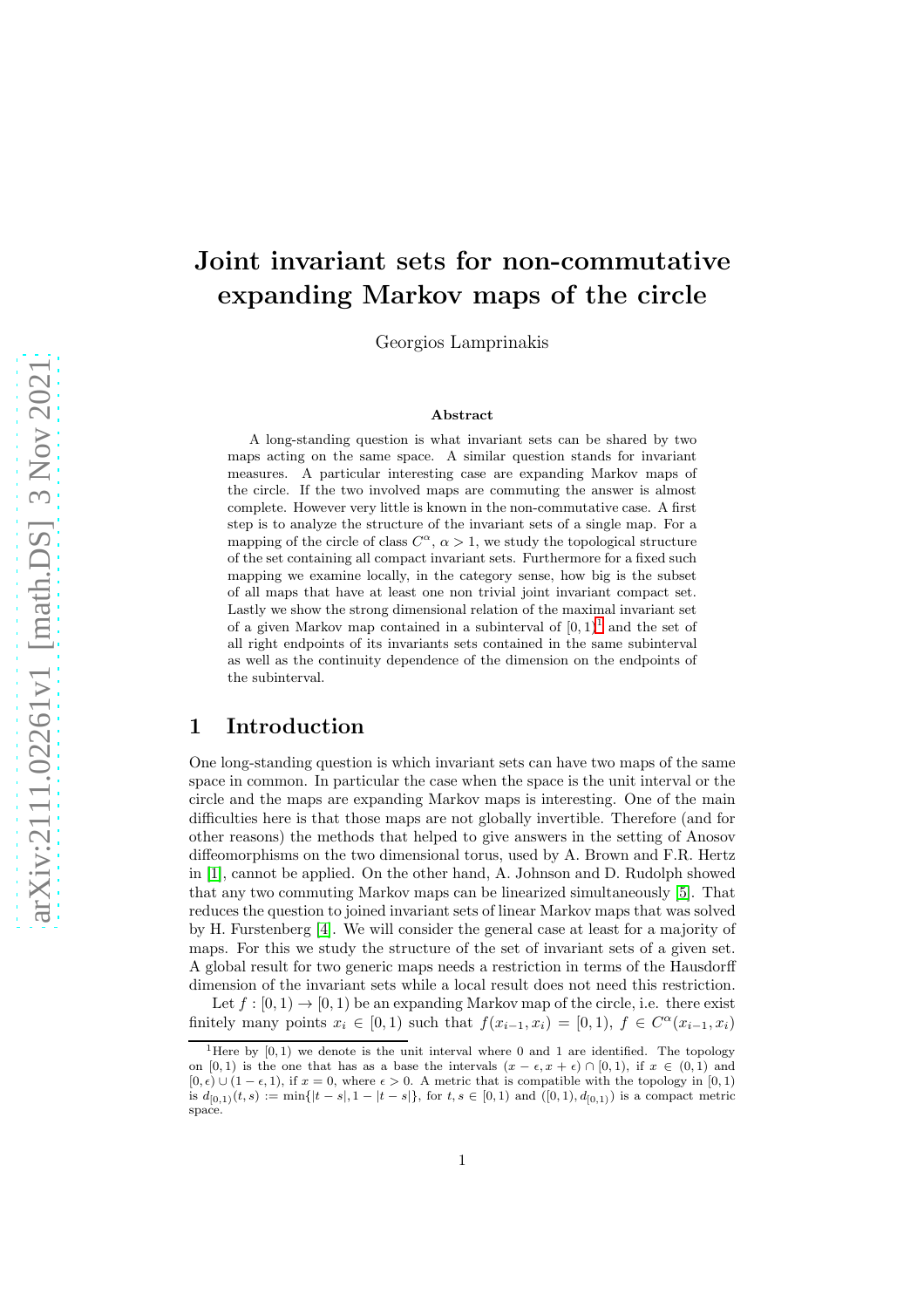and a  $\gamma > 1$  so that  $|f'(x)| > \gamma$  for all  $x \in [0,1)$ . For such a map we consider  $\mathcal{K}_f$  to be the set of all compact subsets of  $[0, 1)$  that are also invariant under the action of f. We endow the set  $\mathcal{K}_f$  with the well known Hausdorff metric  $d_H$ . M. Urbanski in [\[16\]](#page-21-0) and C.C. Conley in [\[2\]](#page-21-1) present some the topological properties of the this metric space for  $C^2$  expanding Markov maps and for flows respectively. Motivated by that, we further study the topological structure of the metric space  $(\mathcal{K}_f, d_H)$ . More precisely, we will show that  $(\mathcal{K}_f, d_H)$  is a compact and totally disconnected metric space.

Consider the set  $\mathcal{E}^{\alpha}$ ,  $\alpha \in (1, +\infty]$ , of all  $C^{\alpha}$  expanding Markov maps of the circle.  $\mathcal{E}^{\alpha}$  is endowed with the  $\|\cdot\|_{C^{\alpha}}$  norm (the usual norm that is considered in  $C^{\alpha}$ ). Given a function f in  $\mathcal{E}^{\alpha}$  we will show that for a generic function g in  $\mathcal{E}^{\alpha}$  and for all  $K \in \mathcal{K}_f$ , with sufficiently small Hausdorff dimension,  $K \notin \mathcal{K}_g$ . As a matter of fact we will show something even stronger, namely, for generic g and for all K with sufficiently small dimension, the intersection between  $g(K)$  and K is empty. A similar result without restriction on the dimension can be shown locally. More specifically, there is a open neighborhood where  $f$  is contained in its closure so that for any  $q$  in that neighborhood, there is no joint invariant set. It is worth noting that the case of  $C^1$  functions was studied and fully resolved by C.G. Moreira in [\[9\]](#page-21-2).

In the last part of this paper we give some dimensional results concerning the relation between the Hausdorff dimension of the largest f-invariant set contained in  $[0, c] \subset [0, 1)$  and of the "right endpoints" contained in the same subinterval, in an attempt to weaken the restriction, we further study the invariant sets by their endpoints. More precisely, if f is in  $\mathcal{E}^{\alpha}$  then for  $c \in [0,1)$ , we consider the sets  $M'_c$  to be the set of all points for which their orbit remains below c and  $M_c$ to be the set of all points x that their orbit stays in  $[0, c)$  and  $f^{(n)}(x) < x$  for all  $n > 1$ . In [10] J. Nilsson shows that that for  $f = D$ , where D is the doubling map acting on the circle then the sets  $M_c$  and  $M'_c$  have in fact the same Hausdorff dimension. We will prove that this is true, not only for the doubling map, but for every expanding Markov map in  $\mathcal{E}^{\alpha}$ ,  $\alpha \in (1, +\infty]$ .

In a more general setting, we can show a similar result for the case we have both ways restrictions. Namely, let  $M'_{c,d}$  denote the set of all points so that their orbit stays in an interval  $[c, d] \subset [0, 1)$ . Respectively,  $M_{c,d}$  is the set of all points x so that not only their orbit remains in  $[c, d]$  but also  $f^{n}(x) < x$  for every  $n > 1$ . This corresponds to right endpoints of their  $\omega$ -limit sets. Again we can prove that their respective Hausdorff dimensions in fact coincide, i.e.  $\dim_H(M_{c,d}) = \dim_H(M'_{c,d}).$ 

Finally, we study the behaviour of the dimension of  $M'_{c,d}$  as c, d change. In [\[16\]](#page-21-0) M. Urbanski also examines the behaviour of the map  $(c, d) \mapsto \dim_H(M_{c,d})$ but for the case of  $C^2$  expanding Markov maps. In [10] J. Nilsson examines the behaviour of the map  $c \mapsto \dim_H(M_c)$  for the doubling map using more elementary combinatorial methods. Our aim is to extend those results for any  $f \in \mathcal{E}^{\alpha}$ . In fact, we will show that the Hausdorff dimension of  $M_{c,d}$  depends continuously on  $(c, d)$ , i.e. the map  $(c, d) \mapsto \dim_H(M_{c,d})$  is continuous.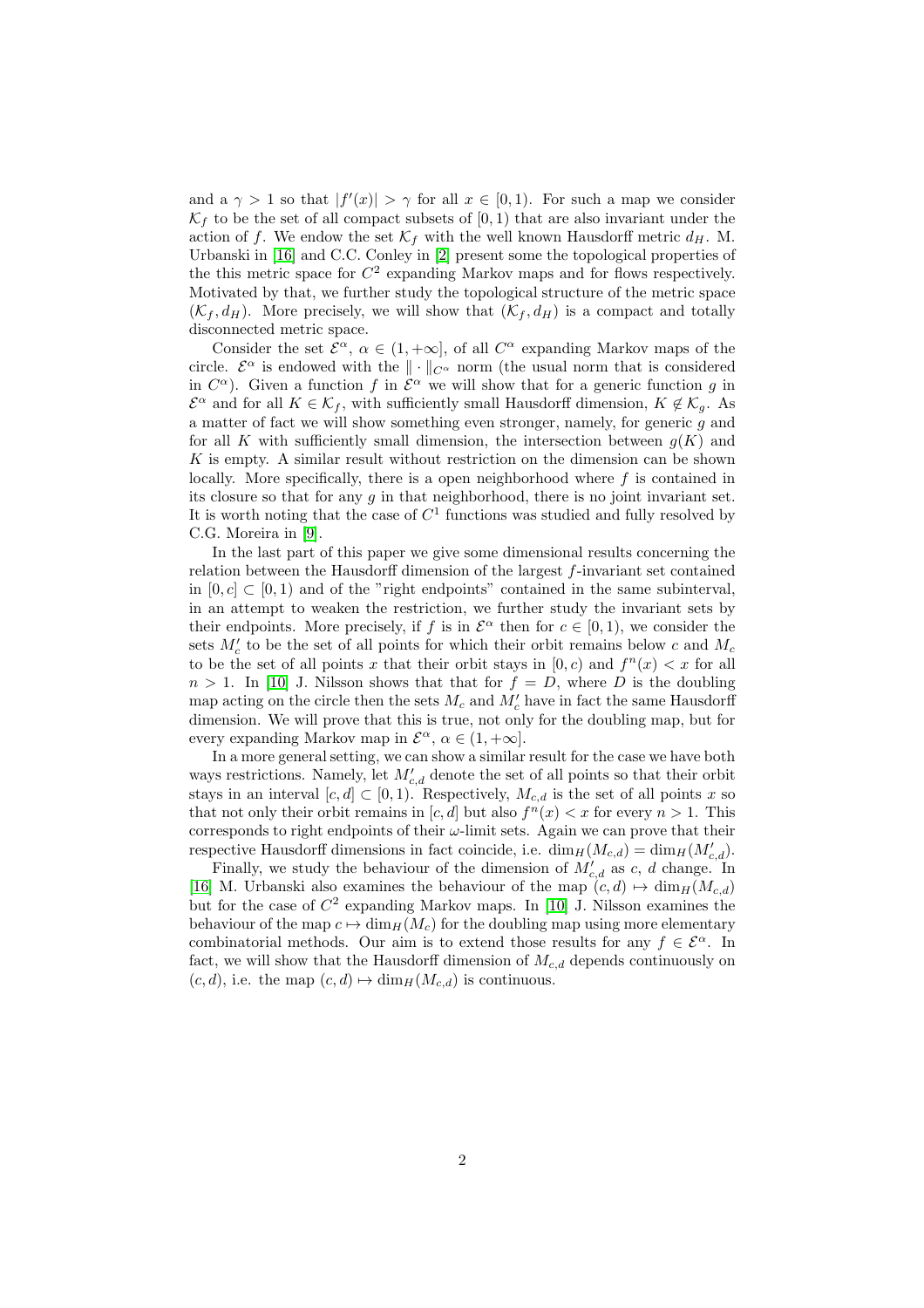# 2 Preliminaries

### 2.1 Markov partition and Coding

Let  $\Sigma_m$  denote the full shift space corresponding to alphabet  $\{0, 1, \ldots, m-1\}$ , i.e.  $\Sigma_m := \{0, 1, \ldots, m-1\}^{\bar{N}}$ . The topology on  $\Sigma_m$  is the product topology and it is a compact, metrizable topological space. Let  $\sigma$  be the regular shift operator on  $\Sigma_m$ , such that  $(\sigma(\underline{x}))_i = x_{i+1}$ , for all  $\underline{x} = (x_1, x_2, ...) \in \Sigma_m$ . The shift operator act continuously on  $\Sigma_m$ . We also endow  $\Sigma_m$  with the lexicographic order, i.e. if  $\underline{a}, \underline{b} \in \Sigma_m$ , then  $\underline{a} < \underline{b}$  iff there exists  $i_0 \in \mathbb{N}$  such that  $a_i = b_i$  for all  $1 \leq i \leq i_0$  and  $a_{i_0} \leq b_{i_0}$ . For  $a \in \{0, 1, \ldots, m-1\}$ , we consider the cylinder set  $C_a := \{ \underline{x} \in \Sigma_m : x_1 = a \}.$  The cylinder sets are both closed and open subsets of  $\Sigma_m$ .

Let  $\Sigma$  be a closed subset of  $\Sigma_m$ . Then  $\Sigma$  is a subshift of finite type (SFT) if it is a closed under the shift operator subset of  $\Sigma_m$  so that the forbidden blocks that describe  $\Sigma$  consist a finite set. Of course the whole shift space is a SFT. A forbidden block  $w = [w_1 \dots w_\ell]$  can also be described as the collection of larger blocks

$$
\{[w_1 \ldots w_\ell 0], [w_1 \ldots w_\ell 1], \ldots, [w_1 \ldots w_\ell (d-1)]\}.
$$

Thus we can assume if needed, that all the forbidden words are of the same length, equal to that of the longest forbidden block. Any subshift of finite type can also be represented from a  $m^{\ell-1} \times m^{\ell-1}$  matrix,  $A = (a_{ij})$ , with entries in  $\{0, 1\}$ , where l is the length of the longest forbidden word and  $a_{ij} = 1$  when it corresponds to an allowed block and  $a_{ij} = 0$  otherwise.

Let  $f : [0,1) \to [0,1)$  be an expanding Markov map of the circle, i.e. f is a local homeomorphism and there exist finitely many points  $x_i \in [0, 1)$  such that  $f(x_{i-1}, x_i) = [0, 1), f \in C^{\alpha}(x_{i-1}, x_i)$  and a  $\gamma > 1$  so that  $|f'(x)| > \gamma$  for all  $x \in [0,1)$ . We call the intervals  $I_i = [x_i, x_{i+1}]$ , fundamental intervals.

A Markov partition for an expanding Markov map  $f$  is a finite cover  $\mathcal{P}$  =  $\{P_1,\ldots,P_d\}$  of  $[0,1)$  such that,

- 1. each  $P_i$  is the closure of its interior,  $\mathrm{int}P_i$
- 2. int $P_i \cap \text{int}P_j = \emptyset$
- 3. each  $f(P_i)$  is a union of elements in  $\mathcal{P}$ .

An expanding Markov map has Markov partition of arbitrary small diameter. If  $\mathcal{P} = \{P_1, \ldots, P_d\}$  is a Markov partition then  $([0, 1), f)$  can be represented, in a natural way, by a subshift of finite type,  $\Sigma_A$  in  $\Sigma_{d-1}$  so corresponding to the transfer matrix  $A = (a_{ij})$ , where

$$
a_{ij} = \begin{cases} 1, & \text{int} P_i \cap f^{-1}(\text{int} P_j) \neq \emptyset \\ 0, & \text{otherwise} \end{cases}
$$

This gives a coding map  $\chi : \Sigma_A \to [0,1)$ , so that  $\chi_f \circ \sigma = f \circ \chi_f$ . Furthermore  $\chi_f$  is Hölder continuous and injective on the set of points whose trajectory never hit the boundary of any  $P_i$ . These points are at most countable (see [\[13\]](#page-21-3)).

Now let  $f, g$  be two expanding Markov maps of class  $C^{\alpha}, \alpha > 1$ . If  $f, g$  have the same number of fundamental intervals,  $\{I_1, \ldots, I_d\}$ ,  $\{J_1, \ldots, J_d\}$ , then they are topologically conjugated via a Hölder continuous homeomorphism,  $h$ , induced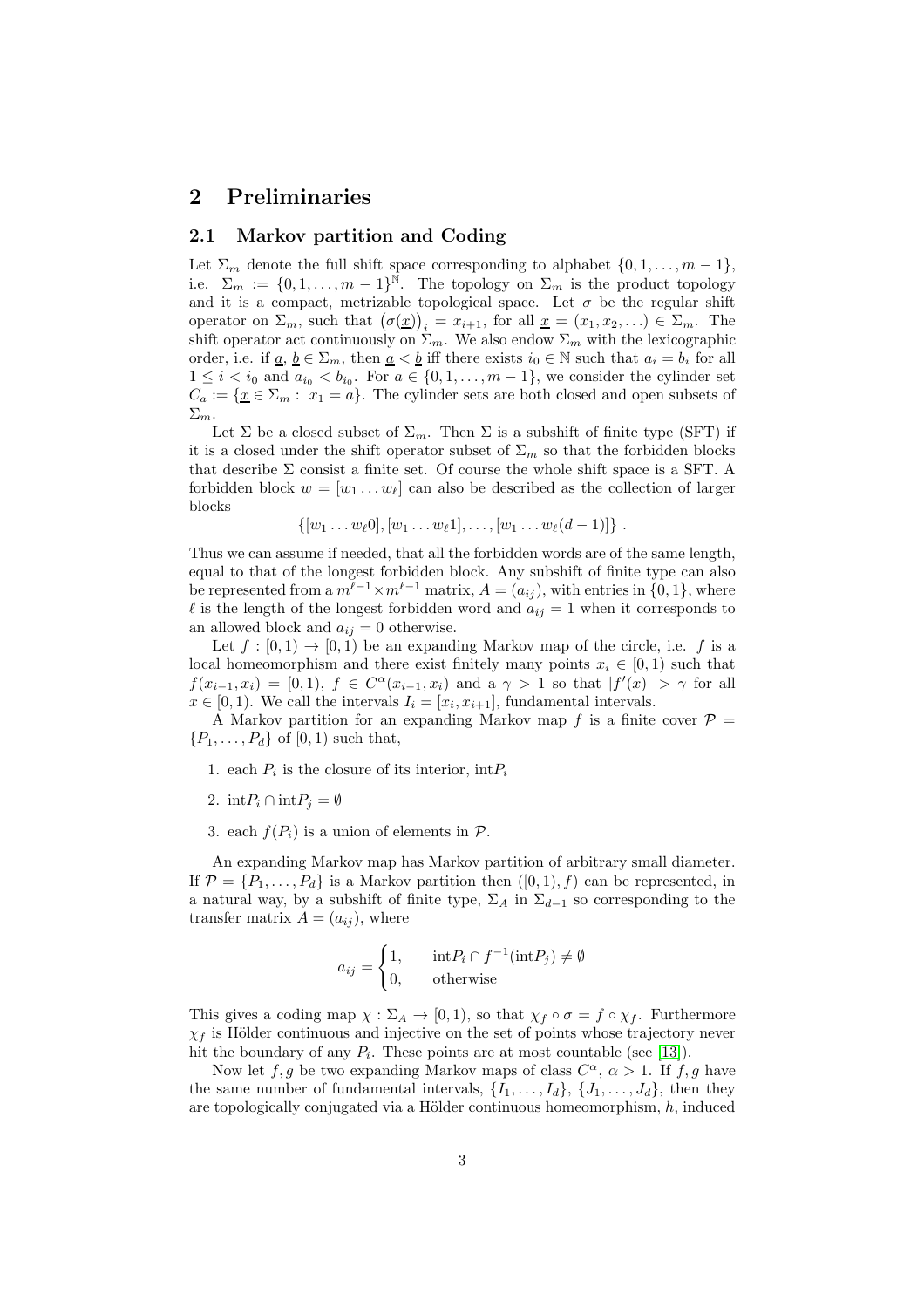by the respective coding maps of the same coding space. Indeed, we consider the respective coding maps  $\chi_f : \Sigma_d \to [0, 1)$  and  $\chi_g : \Sigma_d \to [0, 1)$ . Define for  $x \in [0, 1)$ ,  $h(x) := \chi_g(\chi_f^{-1}(x))$ . Even if x is a boundary point for some  $I_i$  and  $I_{i+1}$  and thus it can be represented by two sequences, one that ends with infinite  $(i - 1)$ 's and one that ends with infinite i's, then  $\chi_g(\chi_f^{-1}(x))$  is again a single point. Then h has all the requested properties. For more details and proofs one can see for example [3, 6, [13\]](#page-21-3).

### 2.2 Entropy and Dimension

Let D denote the doubling map of the circle,  $\Sigma_2 = \{0,1\}^{\mathbb{N}}$ , endowed with the metric

$$
d_2(\underline{a}, \underline{b}) := \sum_{i=1}^{\infty} \frac{|a_i - b_i|}{2^i}
$$

and  $\sigma$  be the shift map in  $\Sigma_2$ . Then, as mentioned above, we can associate the system  $([0, 1), D)$  with with the space  $(\Sigma_2, \sigma)$  with an almost one to one corresponding. The correspondence here is rather natural as we relate the sequence  $(x_1, x_2, \ldots), x_i \in \{0, 1\}$  with the real number, in  $[0, 1], x = \sum_{i=1}^{\infty} \frac{x_i}{2^i}$ .

<span id="page-3-0"></span>**Theorem 1.** Let A denote a compact invariant set of  $(\Sigma_2, \sigma)$  and  $A^*$  the corresponding invariant set on  $([0, 1], D)$ . Then,

$$
\dim_H(A^*) = \dim_{box}(A^*) = \frac{\mathrm{h}_{\mathrm{top}}(A^*)}{\log 2}
$$

PROOF. See [4, Proposition III.1]

Note that every invariant set in  $([0, 1], D)$  can be represented as an invariant set of  $(\Sigma_2, \sigma)$ , through the onto map  $h : \Sigma_2 \to [0, 1]$  (coding map). Therefore Theorem [1](#page-3-0) tells us that when it comes down to  $D$ -invariant sets on [0, 1] the notions upper box-counting dimension, lower box-counting dimension, Hausdorff dimension and topological entropy coincide.

From now on we will use the above result without any special mention. In other words, we will use the triple equality  $\dim_H(A^*) = \dim_{box}(A^*) \approx \mathrm{h}_{top}(A^*)$ regularly without saying.

<span id="page-3-1"></span>**Proposition 1.** Let  $K_1$ ,  $K_2 \subset \mathbb{R}$  with upper box-counting dimension  $d_1$ ,  $d_2$ respectively. Assume that  $d_1 + d_2 < 1$ , then the Lebesgue measure of  $K_1 - K_2$  is zero.

PROOF. See [11, Proposition 1, Chapter 4], Note that the notion of Cantor set is not essentially used for the proof of this statement.

Proposition [1](#page-3-1) shows the relation between dimension and the possibility for any perturbation of one set to intersect with the other set. Namely, observe that  $K_1 - K_2$  is the set of all  $t \in \mathbb{R}$  so that  $K_1 \cap (K_2 + t) \neq \emptyset$ . The result above shows that almost surely this intersection is in fact empty, given that the two sets have sufficiently small dimension.

A rather straightforward result is the following Lemma. One shall only use the definition of the Hausdorff dimension and the Lipschitz continuity to prove it. A detailed proof as well as some more generally stated results can be found in the first Chapters of [\[13\]](#page-21-3).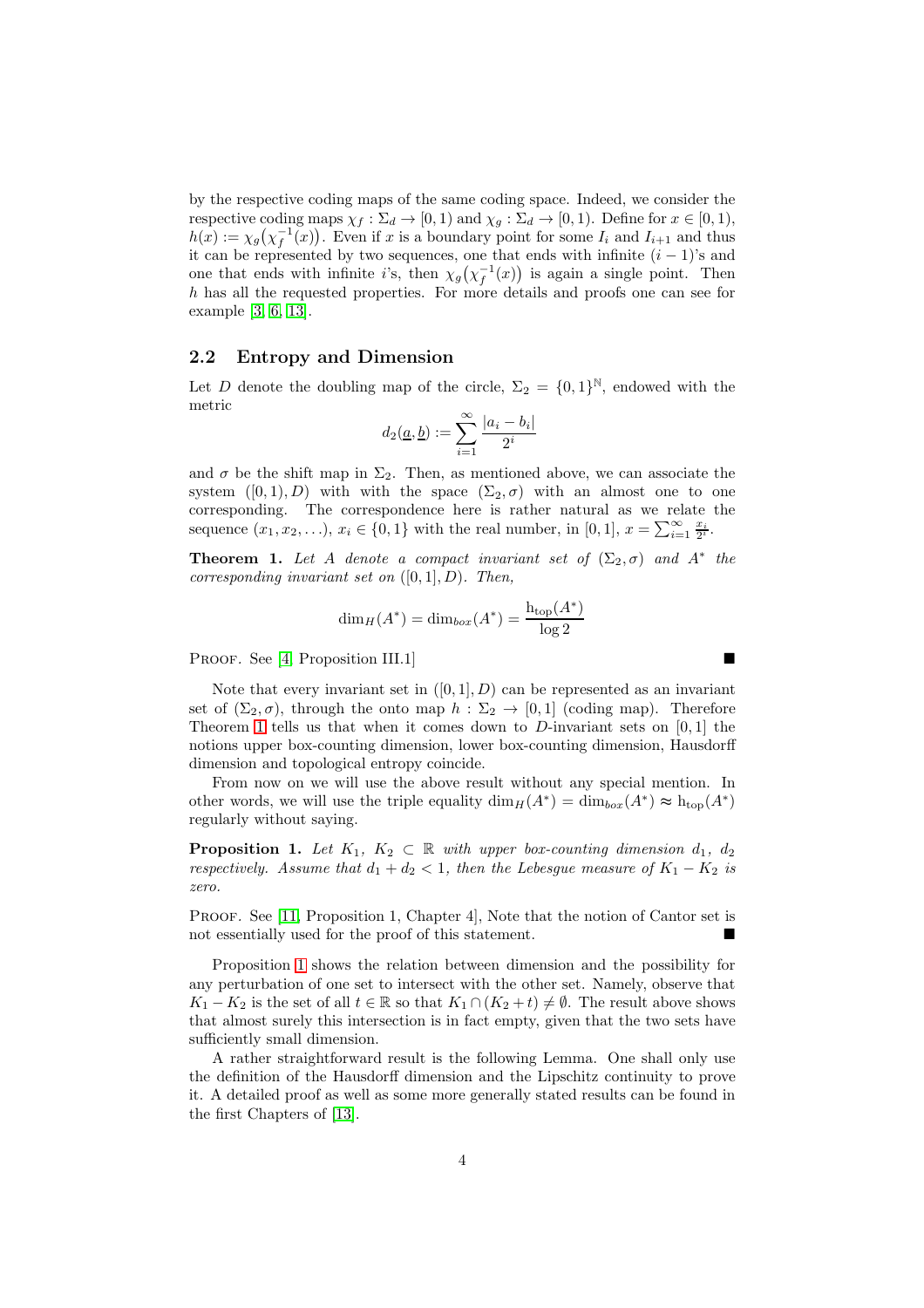<span id="page-4-2"></span>**Lemma 1.** Let X, Y metric spaces,  $A \subset X$  and  $f : X \to Y$  Lipschitz continuous. Then  $\dim_H(f(A)) \leq \dim_H(A)$ 

<span id="page-4-3"></span>**Lemma 2.** Let  $X$  be a compact topological space and  $Y$  be a Hausdorff topological space. If  $f: X \to Y$  is a continuous function, then f is closed and proper.

Another important fact that will be used extensively throughout this paper is the semicontinuity of the entropy.

<span id="page-4-0"></span>**Lemma 3.** (Semicontinuity of entropy) Let  $X_n$  be subshifts (not necessarily of finite type) and assume that  $X_{n+1} \subset X_n$ . If  $X = \bigcap_{n \in \mathbb{N}} X_n$ , then

$$
h_{top}(X) = \lim_{n \to \infty} h_{top}(X_n)
$$

PROOF. The limit indeed exists and  $\lim_{n\to\infty} h_{top}(X_n) = \inf_{n\in\mathbb{N}} h_{top}(X_n)$ , since  $X_{n+1} \subset X_n$  implies that the sequence  $\{h_{top}(X_n)\}_{n\in\mathbb{N}}$  is a decreasing sequence in R. We obviously have that  $h_{top}(X) \leq h_{top}(X_n)$  for every  $n \in \mathbb{N}$ . Thus,

$$
h_{top}(X) \le \lim_{n \to \infty} h_{top}(X_n).
$$

Now for every  $X_n$  there exists a measure of maximal entropy,  $\mu_n$ , such that  $h_{\mu_n}(X_n) = h_{top}(X_n)$  (see for example [3, Chapter 17, Corollary 2, pp 130]). Any weak-∗ accumulation point  $\mu$  of the sequence  $\mu_n$  is supported by X. Therefore,

$$
h_{\mu}(X) = h_{\mu}(X_n) ,
$$

for every  $n \in \mathbb{N}$ . By the upper semicountuity of (measure theoretic) entropy in subshifts, i.e. of the map  $\mu \mapsto h_{\mu}(\Sigma)$ , where  $\Sigma$  is a subshift, we have that for every  $n_0 \in \mathbb{N}$ ,

$$
h_{\mu}(X) = h_{\mu}(X_{n_0}) \ge \limsup_{n \to \infty} h_{\mu_n}(X_{n_0}).
$$

By the nested property and since each  $\mu_n$  is supported by  $X_n$ , for  $n \geq n_0$ ,  $h_{\mu_n}(X_{n_0}) = h_{\mu_n}(X_n)$ . Thus,

$$
h_{\mu}(X) \ge \limsup_{n \to \infty} h_{\mu_n}(X_n).
$$

Finally, since

 $h_{top}(X) = \sup\{h_{\mu}(X) \mid \mu \text{ is a } \sigma\text{-invariant Borel probability measure on } X\}$ ,

we have that,

$$
h_{top}(X) \ge h_{\mu}(X) \ge \limsup h_{\mu_n}(X_n) = \lim_{n} h_{top}(X_n).
$$

 $\blacksquare$ 

<span id="page-4-1"></span>**Lemma 4.** If  $K \in \mathcal{K}_f$ ,  $f \in \mathcal{E}^{\alpha}$  and  $K \neq SFT$  then,  $K = \bigcap_{n \in \mathbb{N}} SFT_n$ , where  $SFT_{n+1} \subset SFT_n$ , for all  $n \in \mathbb{N}$ .

**PROOF.** Let  $K \in \mathcal{K}_f$ . Set  $\tilde{K} := h^{-1}(K)$ , where  $h : (\Sigma_d, \sigma) \to ([0, 1), f)$  is the respective coding map. Then  $\tilde{K}$  is a compact subshift of  $\Sigma_d$  and let  $L_{\tilde{K}}$  :=  $\{w_1, w_2, \dots\}$  be the (countable) set of all the forbidden blocks for  $\tilde{K}$ . If  $L_{\tilde{K}}$  is finite then  $\tilde{K}$  is a subshift of finite type. If not, we consider for each  $n \in \mathbb{N}$ ,  $L_n := \{w_1, w_2, \ldots, w_n\}$  and we consider the respective subshift of finite type,  $SFT_n$ . Then clearly  $SFT_{n+1} \subset SFT_n$  and  $\tilde{K} = \cap_{n \geq 1} SFT_n$ . By the nesting property of  $\{SFT_n\}$  and since every  $x \in [0,1]$  has a finite number of h-preimages in  $\Sigma_d^+$ , we have that  $K = \cap_{n \geq 1} S_n^*$ , where  $S_n^* = h(SFT_n)$ .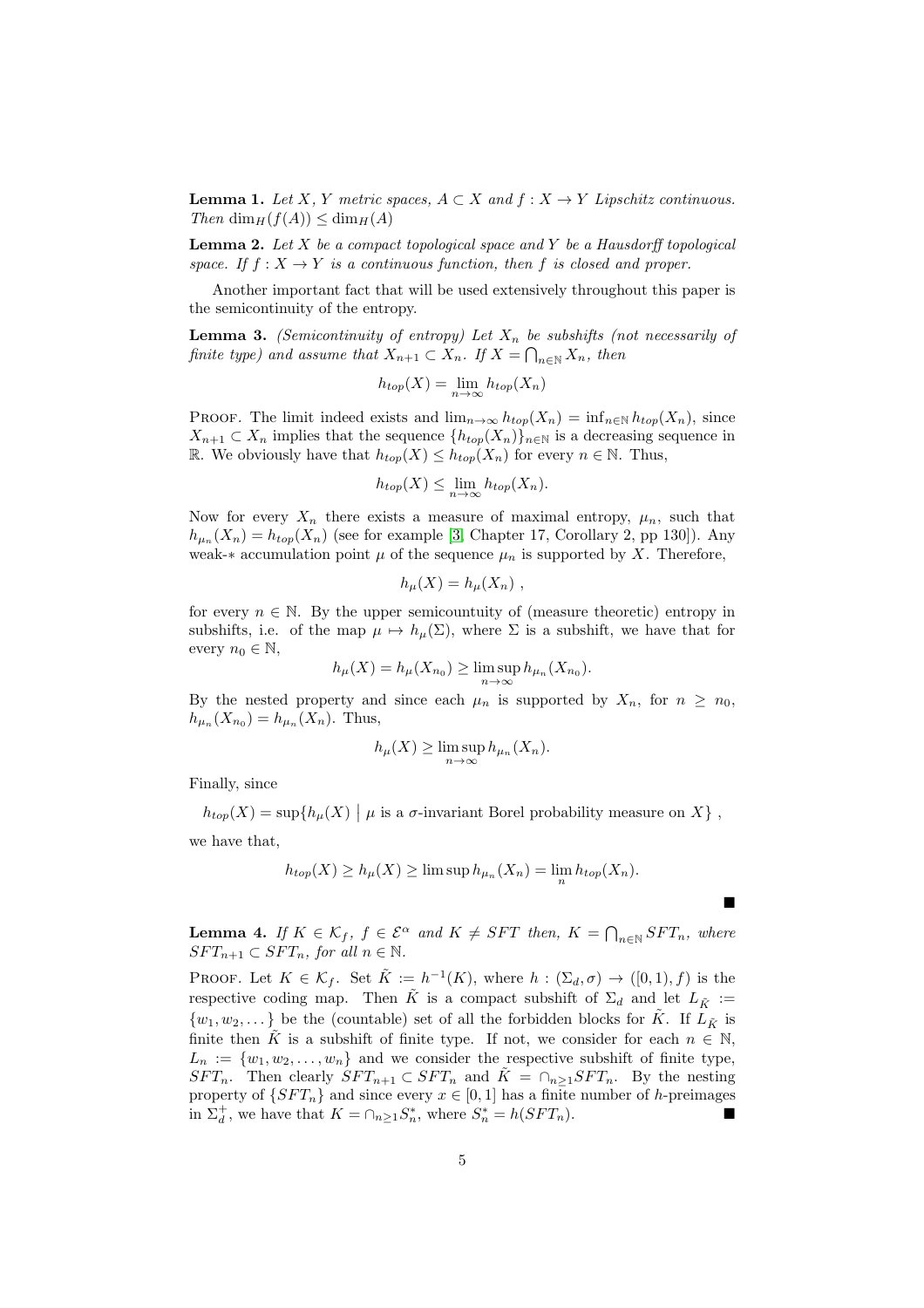By Lemma [3](#page-4-0) and Lemma [4](#page-4-1) we can deduce immediately the following corollary.

**Corollary 1.** Let  $K \in \mathcal{K}_D$ . For every  $\varepsilon \geq 0$ ,  $\exists SFT$  such that  $K \subset SFT$  and  $d(SFT) - \varepsilon < d(K)$ . In particular, if  $d(K) < \frac{1}{2}$ ,  $\exists SFT$  such that  $K \subset SFT$  and  $d(SFT) < \frac{1}{2}$ .

Note. Observe that, even if not stated as generally as possible, all the results hold for every symbolic system and thus, not only for the doubling map, but also for any expanding system of the circle. Only the general notion of the shift spaces and subshifts of finite type were used, as well as the corresponding coding mapping of each such system mentioned above.

Let  $f \in \mathcal{E}^{\alpha}$ ,  $\alpha > 1$  and  $\sigma : \Sigma_{m+1} \to \Sigma_{m+1}$  be its corresponding coding space, where  $\Sigma_{m+1} = \{0, 1, ..., m\}^{\mathbb{N}}$ . Instead of considering the sets  $M_c$ ,  $M_c'$  and  $M_{c,d}$ ,  $M'_{c,d}$ , we consider the corresponding sets  $M_{c}$ ,  $M'_{c}$  and  $M_{c,d}$ ,  $M'_{c,d}$ , where  $c, d \in \sum_{m+1}$  and  $c < d$ . Let K be a compact f-invariant set. We consider the corresponding invariant set S in  $\Sigma_{m+1}$ . The right endpoint,  $\underline{x}_r$ , of S, since it is invariant, has the property  $\sigma^n(\underline{x}_r) \leq \underline{x}_r$ , for all  $n \in \mathbb{N}$ . Furthermore  $\underline{x}_r$  correspond to the right endpoint of  $K, x_r$ .

Observe that the set if <u>x</u> is such that there is an n so that  $\sigma^{n}(\underline{x}) = \underline{x}$ , then for  $n_0 = \min\{n \in \mathbb{N} : \sigma^n(\underline{x}) = \underline{x}\},\$ we have that  $\underline{x}$  is of the form,

$$
\underline{x} = x_1 x_2 \dots x_{n_0} x_1 x_2 \dots x_{n_0} x_1 x_2 \dots x_{n_0} \dots = (x_1 x_2 \dots x_{n_0})^{\infty}
$$

Therefore, if  $B_n$  denotes a block of length n from the alphabet  $\{0, 1, \ldots, m\}$ , we have that,

$$
\{\underline{x} \in \Sigma_{m+1} : \exists n_0 = n_0(\underline{x}) \text{ such that } \sigma^{n_0}(\underline{x}) = \underline{x}\} = \bigcup_{n=1}^{\infty} \{(B_n)^{\infty} : B_n \text{ is an } n\text{-block}\}
$$

where the last set is countable as countable union of finite sets. Therefore the Hausdorff dimension is not affected if we exclude those points. In particular, for our dimensional related results it suffices to define  $M_{c,d}$ , with strict inequalities.

#### Definitions 1.

- 1.  $M := \{ \underline{x} \in \Sigma_{m+1} : \sigma^n(\underline{x}) < \underline{x}, \forall n > 0 \}.$
- 2.  $M'_{\underline{c}} := {\underline{x} \in \Sigma_{m+1} : \sigma^n(\underline{x}) \leq \underline{c}, \forall n \geq 0}.$
- 3.  $M_{\underline{c}} := \{ \underline{x} \in \Sigma_{m+1} : \sigma^n(\underline{x}) < \underline{x} \leq \underline{c}, \ \forall n > 0 \}.$
- 4. If  $\underline{x} = (x_1, x_2, ...) \in \Sigma_{m+1}$  then,  $\underline{\tilde{x}} := (m x_1, m x_2, ...)$ . If  $A \subset \Sigma_{m+1}$ then,  $\widetilde{A} := \{x \in \Sigma_{m+1} : \tilde{x} \in A\}.$

### <span id="page-5-0"></span>Example 2.

$$
\widetilde{M}_{\underline{\tilde{c}}}^{\prime} = \{ \underline{x} \in \Sigma_{m+1} : \underline{\tilde{x}} \in M_{\underline{\tilde{c}}}^{\prime} \} = \{ \underline{x} \in \Sigma_{m+1} : \sigma^n(\underline{\tilde{x}}) \le \underline{\tilde{c}}, \ \forall n \ge 0 \}
$$
\n
$$
= \{ \underline{x} \in \Sigma_{m+1} : \ \widetilde{\sigma^n(\underline{x})} \le \underline{\tilde{c}}, \ \forall n \ge 0 \} = \{ \underline{x} \in \Sigma_{m+1} : \ \sigma^n(\underline{x}) \ge c, \ \forall n \ge 0 \}
$$

The definitions above are related to the compact  $f$ -invariant sets through the coding map. More specifically  $M'_{\underline{c}}$  contains the largest invariant set that lies inside the subinterval  $[0, c]$ , since the orbit of any  $x$  in there does not escape this interval. From the discussion above, the set  $M_c$  contains all the right end points of all the invariant sets that are contained in  $M'_{\underline{c}}$ , up to a set of zero Hausdorff dimension.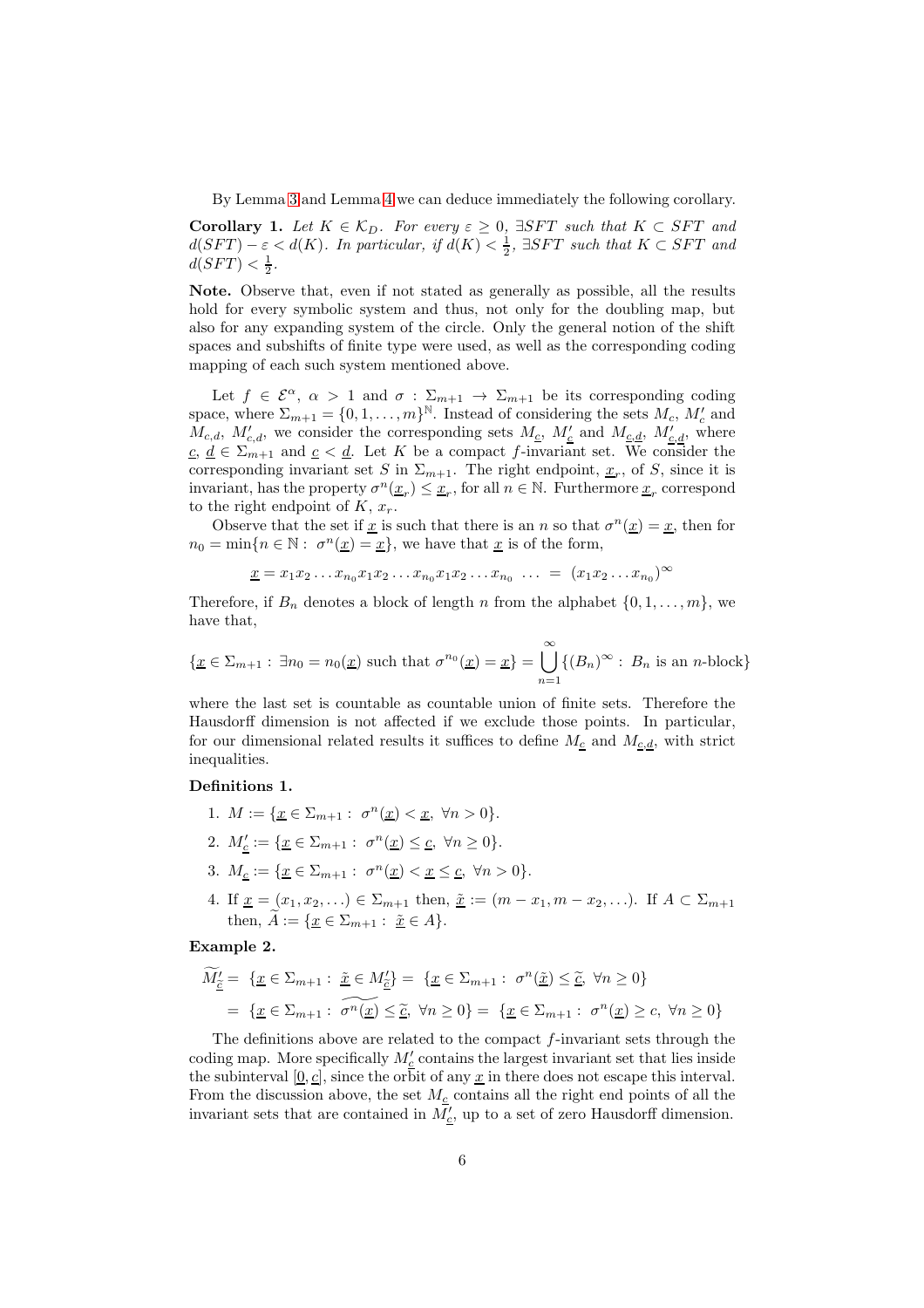### 2.3  $\beta$ -shift

**Definition 3.** Let  $\beta \in (1, +\infty)$ . Then, for every  $x \in [0, 1]$ , the  $\beta$ -expansion or the expansion in base  $\beta$  of x is a sequence of integers out of  $\{0, 1, 2, \ldots, \beta\}$ , such that  $x_n = [\beta T_\beta^{n-1}(x)],$  where  $T_\beta : [0,1) \to [0,1)$  is defined by  $T_\beta(x) := \beta x \pmod{1}$ .

**Definition 4.** The closure of the set of all  $\beta$ -expansions of  $x \in [0,1)$  is called the  $\beta$ -shift  $S_\beta$ .

**Definition 5.** The  $\beta$ -expansion of 1, for some  $\beta > 1$ , is denoted by  $1_{\beta}$ .

W. Parry showed in [12] that the  $\beta$ -shift,  $S_{\beta}$ , is completely characterised by its expansions of 1.

<span id="page-6-1"></span>**Proposition 2.** If the  $\beta$ -expansion of 1 is  $(\beta_1, \beta_2, ...)$  and the  $\beta'$ -expansion of 1 is  $(\beta'_1, \beta'_2, \ldots)$  then  $\beta > \beta'$  if and only if  $(\beta_1, \beta_2, \ldots) > (\beta'_1, \beta'_2, \ldots)$ .

**Theorem 2.** (Parry) If  $1_\beta$  is not finite, then an  $\underline{s} \in \{0, 1, 2, \ldots, [\beta]\}^{\mathbb{N}}$  belongs to  $S_{\beta}$  if and only if

 $\sigma^n(\underline{s}) < 1_\beta, \quad \forall n \ge 1$ 

If  $1_\beta$  is of the form  $i_1 i_2 \ldots i_M 0^\infty$ , then  $\underline{s} \in \{0, 1, 2, \ldots, [\beta]\}^{\mathbb{N}}$  belongs to  $S_\beta$  if and only if,

$$
\sigma^n(\underline{s}) < (i_1 i_2 \dots i_{M-1} (i_M - 1))^{\infty}, \quad \forall n \ge 1
$$

<span id="page-6-0"></span>**Theorem 3.** (Parry) A sequence  $\underline{s} \in \{0, 1, 2, ..., [\beta]\}^{\mathbb{N}}$  is an expansion of 1 for some  $\beta$  if and only if,  $\sigma^n(g) < g$ ,  $\forall n \geq 1$  and then  $\beta$  is unique. Moreover, the  $map \ \Xi : \beta \mapsto 1_{\beta}$  is monotone increasing.

Let  $1 < \beta_1 < \beta_2$ . Then all sequences of expansions of one,  $1_\beta$ , for  $\beta_1 < \beta < \beta_2$ are at the same time expansions for some  $x \in [0,1)$  in base  $\beta_2$ . Let us denote the set of those x's by  $I(\beta_1, \beta_2)$ . If  $\pi : [0, 1) \to S_{\beta_2}$  is the map assigning to each  $x \in [0, 1)$  its  $\beta_2$ -expansion we define the map, (depending on  $\beta_1$  and  $\beta_2$ ),

$$
\rho_{\beta_1,\beta_2}: I(\beta_1,\beta_2) \to [\beta_1,\beta_2]
$$

by setting  $\rho_{\beta_1,\beta_2}(x)$  to be the unique  $\beta \in [\beta_1,\beta_2]$  having  $\pi(x)$  as its expansion of 1, i.e.  $\pi(x) = 1_{\beta}$ .

In [\[14\]](#page-21-4), J. Schmeling showed that the map  $\rho_{\beta_1,\beta_2}$  is Hölder continuous and calculated the Hölder-exponent.

<span id="page-6-2"></span>**Theorem 4.** (Schmeling) The map  $\rho = \rho_{\beta_1,\beta_2} : I(\beta_1,\beta_2) \to [\beta_1,\beta_2]$  satisfies the Hölder condition,

$$
|\rho(\underline{u}) - \rho(\underline{v})| \leq C \cdot d(\underline{u}, \underline{v})^{\ln \beta_1 / \ln \beta_2}
$$

where d is the metric on  $\Sigma_{\lbrack \beta_2 \rbrack}$ .

**Definition 6.** The sequence  $\underline{x} \in \Sigma_{m+1}$  is called kneading if for all  $n > 1$ ,  $\sigma^n(\underline{x})$ x.

**Remark.** By Theorem [3](#page-6-0) a kneading sequence corresponds to a  $\beta$ -expansion of 1 for some  $\beta \in (1, m]$ . Therefore,  $M_{\underline{c}}$  is in fact the set of all points in the interval  $[0, c]$  that are expansion of 1 for some  $\beta \in (1, m]$ .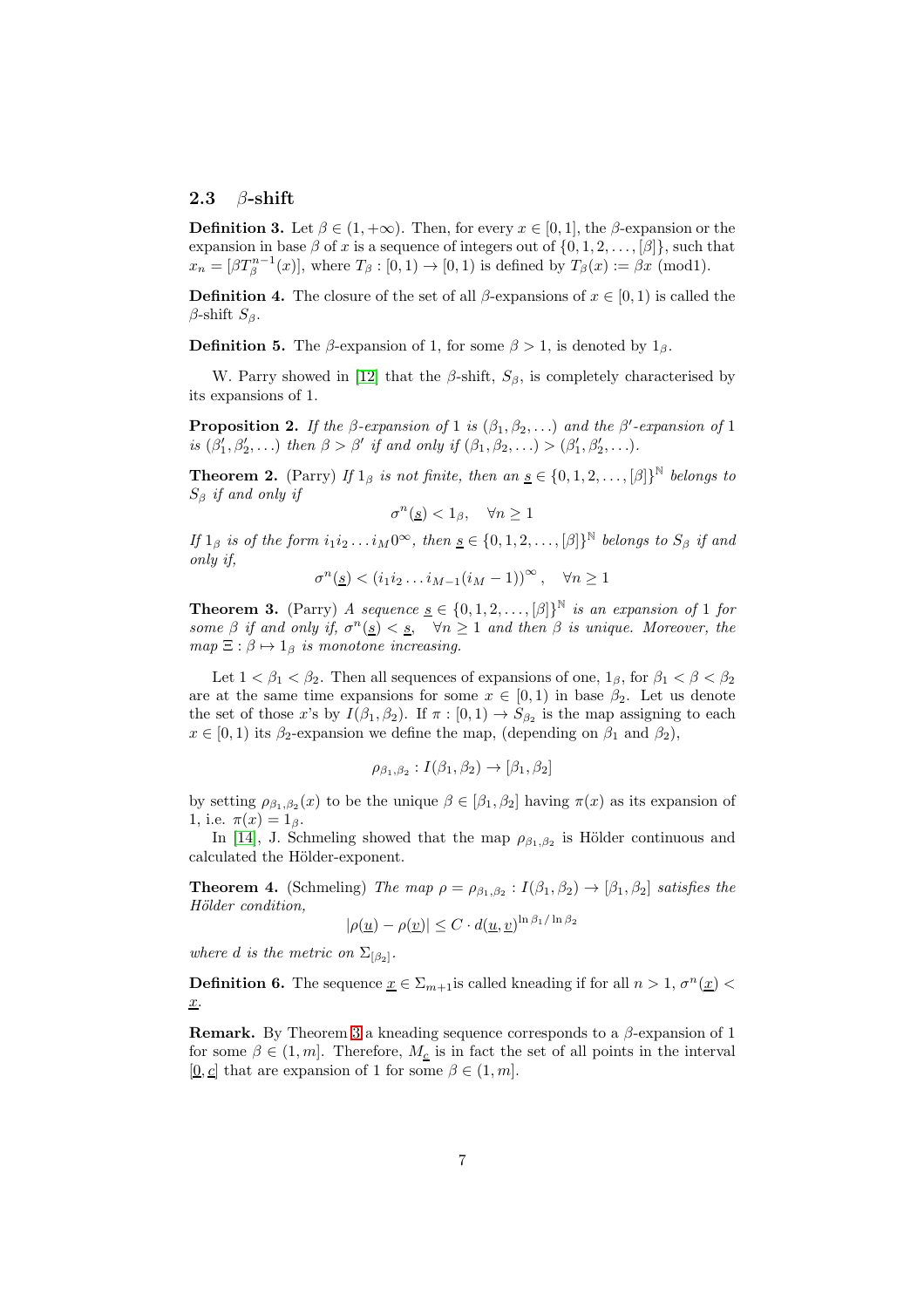### 3 Structure of the set of D-invariant sets

**Notation.** If  $A$  is a subset of  $[0,1)$  then we define  $\mathcal{U}^{[0,1)}_{\epsilon}(A) := \{x \in [0,1): d(x,A) < \epsilon\}.$ 

<span id="page-7-0"></span>**Lemma 5.** (Maximality of SFT) If  $\Sigma \in \mathcal{K}_D$  is a subshift of finite type, then there exists an  $\epsilon_{\Sigma} > 0$  such that, if K is a D-invariant set so that  $K \subset \mathcal{U}^{[0,1)}_{\epsilon_{\Sigma}}(\Sigma)$ , then  $K \subset \Sigma$ .

**Remark.** If we consider the subshift of finite type  $\Sigma$  as a subset of  $\Sigma_d$  then it is rather straightforward to show the maximality property. Indeed, let  $w_k =$  $[w_1^k \dots w_\ell^k], w_i^k \in \{0, 1, \dots, d-1\}, 1 \le i \le \ell$ , be a forbidden block and assume that there are in total  $n$  forbidden blocks. We also assume that the length of all forbidden blocks is the same and equal to  $\ell$ . Consider  $C_k := \{ \underline{x} \in \Sigma_d :$  $(x_1, \ldots, x_\ell) = (w_1^k, \ldots, w_\ell^k) \} = C_{w_1^k} \cap \sigma^{-1}(C_{w_2^k}) \cap \ldots \cap \sigma^{-\ell+1}(C_{w_\ell^k}), 1 \leq k \leq$ n. Then, each  $C_k$  is clopen since the cylinders are clopen and  $\sigma$  continuous. Furthermore,

$$
\Sigma = \bigcap_{m=0}^{\infty} \bigcap_{k=1}^{n} \sigma^{-m}(\Sigma_d \setminus C_k)
$$

Thus for  $\mathcal{U} := \bigcap_{k=1}^n (\Sigma_d \setminus C_k)$  we get the result.

PROOF. Let  $\Sigma \subset [0,1)$  be a subset of finite type for  $f \in \mathcal{E}^{\alpha}$  corresponding to the Markov Partition of the interval  $\mathcal{P} = \{P_1, \ldots, P_d\}$ , related to f. Consider the derived closed intervals of [0, 1),  $P_{\ell_1\ell_2\cdots\ell_r} := P_{\ell_1} \cap f^{-1}(P_{\ell_2}) \cap \ldots \cap f^{-r+1}(P_{\ell_r}),$  $\ell_i \in \{1, 2, \ldots, d\}, \forall i \in \{1, 2, \ldots, r\}.$ 

Let  $R_0 \in \mathbb{N}$  denote the number of all forbidden words. Then we may assume that all the forbidden words have the same length, i.e. there exists  $r_0 \in \mathbb{N}$  such that  $w_i = w_{i_1} \cdots w_{i_{r_0}}$ , for all  $i \in \{1, 2, \ldots, R_0\}$ .

Now let  $\epsilon_0 \ll \min\{\text{diam}(P_{\ell_1\ell_2\ldots\ell_{r_0}}): \ell_1\ell_2\cdots\ell_{r_0} \text{ is not a forbidden word}\}\$ and  $\underline{\ell} = \ell_1 \ell_2 \cdots \ell_n$  be an allowed word. We refer to the previous, with respect to the lexicographic order, word as the left from  $\underline{\ell} = \ell_1 \ell_2 \cdots \ell_n$  word. Respectively, we define the right word. For the word  $0^{r_0}$ , the left word is  $d^{r_0}$  and for the case  $d^{r_0}$ the right word is  $0^{r_0}$ . We write any fixed  $P_{\underline{\ell}}$  in the form  $[a_{\underline{\ell}}, b_{\underline{\ell}}]$  and we set,

$$
\mathcal{W}(P):=\begin{cases} [a_{\underline{\ell}},b_{\underline{\ell}}]\ , & \text{left and right word from $\underline{\ell}$ are both allowed} \\ (a_{\underline{\ell}}-\epsilon,b_{\underline{\ell}}]\ , & \text{only the right word from $\underline{\ell}$ is allowed} \\ [a_{\underline{\ell}},b_{\underline{\ell}}+\epsilon)\ , & \text{only the left word from $\underline{\ell}$ is allowed} \\ (a_{\underline{\ell}}-\epsilon,b_{\underline{\ell}}+\epsilon)\ , & \text{left and right word from $\underline{\ell}$ are both not allowed} \end{cases}
$$

Now set,

$$
\mathcal{U}(\Sigma) := \bigcup_{\substack{\ell_1 \ell_2 \cdots \ell_n \\ \text{is an} \\ \text{allowed word}}} \mathcal{W}(P_{\ell_1 \ell_2 \cdots \ell_n})
$$

Then  $\mathcal{U}(\Sigma)$  is clearly open and  $\cap_{n\geq 0} f^{-n}(\mathcal{U}(\Sigma)) \supset \Sigma$ . In fact, it has the requested property,

$$
\bigcap_{n\geq 0} f^{-n}(\mathcal{U}(\Sigma)) = \Sigma.
$$

Indeed, let us assume that there exists an  $x \in \bigcap_{n\geq 0} f^{-n}(\mathcal{U}(\Sigma))\setminus \Sigma$  or equivalently,  $x \in f^{-n}(\mathcal{U}(\Sigma)) \setminus \Sigma$ , for all  $n \geq 0$ . This means that, for  $n = 0$ , there exists a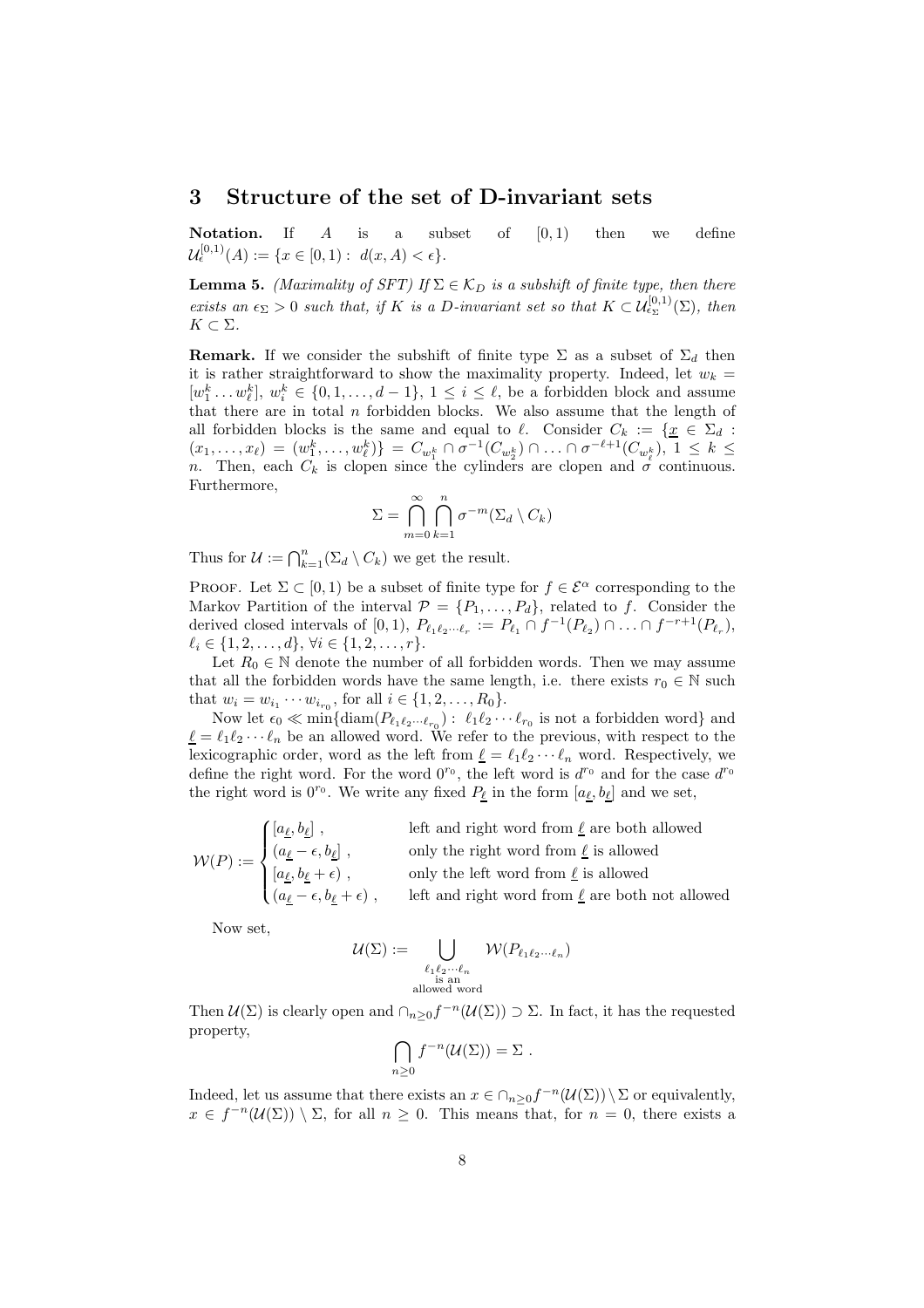boundary point of some  $P_{\ell_1...\ell_{r_0}}$ ,  $s_0$ , where either the left or the right word from  $\underline{\ell} = \ell_1 \dots \ell_{r_0}$  is not allowed, so that  $x \in (s_0 - \epsilon_0, s_0 + \epsilon_0) \setminus \Sigma$ , where  $\epsilon_0 = \epsilon$ . Also, since boundary points go to boundary points, there exists another boundary point,  $t_0$ , of some  $P_{\ell'_1...\ell'_{r_0}}$ , where  $s_0 \in f^{-1}(t_0)$ , so that  $x \in f^{-1}((t_0 - \epsilon_0, t_0 + \epsilon_0)) \setminus \Sigma$ . In particular  $(s_0 - \epsilon_0, s_0 + \epsilon_0) \cap f^{-1}((t_0 - \epsilon_0, t_0 + \epsilon_0)) \setminus \Sigma \neq \emptyset$ . Since  $s_0 \in f^{-1}(t_0)$  and  $\epsilon_0 = \epsilon$  is much smaller that the diameter of the partition  $P$ , this intersection is contained in  $(s_0 - \epsilon_1, s_0 + \epsilon_1)$ ,  $\epsilon_1 < \epsilon_0$ , since  $f^{-1}$  contracts intervals. In the same manner we can find sequences  $(t_n)_{n\geq 1}$  and  $(\epsilon_n)_{n\geq 0}$  so that  $\epsilon_n \searrow 0$  and

$$
x\in ((s_0-\epsilon_0,s_0+\epsilon_0)\cap f^{-1}((t_0-\epsilon_0,t_0+\epsilon_0))\cap\ldots\cap f^{-n}((t_n-\epsilon_0,t_n+\epsilon_0)))\setminus \Sigma
$$
  

$$
\subset (s_0-\epsilon_{n+1},s_0+\epsilon_{n+1})
$$

But  $(s_0 - \epsilon_n, s_0 + \epsilon_n) \rightarrow \{s_0\}$ , when  $n \rightarrow \infty$ . Thus either the intersection is empty or  $x = s_0$  both of which are contradictions.

<span id="page-8-0"></span>**Corollary 2.** Let  $\Sigma \in \mathcal{K}_D$  be a subshift of finite type and define

$$
\mathcal{V}_{\Sigma} := \{ S \in \mathcal{K}_D : S \subseteq \Sigma \} .
$$

Then  $V_{\Sigma}$  is a clopen subset of  $(K_{D}, d_{H})$ .

PROOF. If  $L \in \text{cl}_{d_H}(\mathcal{V}_\Sigma)$ , then there exist  $S \in \mathcal{V}_\Sigma$  such that  $d_H(S, L) < \epsilon_\Sigma$ , where  $\epsilon_{\Sigma}$  as in Lemma [5.](#page-7-0) In particular,  $L \subset \mathcal{U}^{[0,1)}_{\epsilon_{\Sigma}}(S) \subset \mathcal{U}^{[0,1)}_{\epsilon_{\Sigma}}(\Sigma)$ . Follows that  $L \subset \Sigma$ and thus  $L \in \mathcal{V}_{\Sigma}$ . Therefore  $\mathcal{V}_{\Sigma}$  is a closed set.

The same argument shows that if  $S \in V_{\Sigma}$ , then for any  $L \in \mathcal{K}_D$  such that  $d_H(S, L) < \epsilon_{\Sigma}$  we have that  $L \in \mathcal{V}_{\Sigma}$ . Therefore  $\mathcal{V}_{\Sigma}$  is an open set.

<span id="page-8-1"></span>**Lemma 6.** Let  $K_1$ ,  $K_2 \in \mathcal{K}_D$  such that  $K_1 \cap K_2 = \emptyset$ . Then there exist subshifts of finite type,  $\Sigma_1 \supset K_1$ ,  $\Sigma_2 \supset K_2$ , such that  $\mathcal{V}_{\Sigma_1} \cap \mathcal{V}_{\Sigma_2} = \emptyset$ .

PROOF. If  $K_1, K_2 \in \mathcal{K}_D$  such that  $K_1 \cap K_2 = \emptyset$ , then by Lemma [4](#page-4-1) there exist subshifts of finite type  $\Sigma_1 \supset K_1$ ,  $\Sigma_2 \supset K_2$  such that  $\Sigma_1 \cap \Sigma_2 = \emptyset$ . Follows that  $\mathcal{V}_{\Sigma_1} \cap \mathcal{V}_{\Sigma_2} = \varnothing.$ 

**Theorem 5.** (Disconnectedness of  $K_D$ ) The space  $(K_D, d_H)$  is compact and totally disconnected. In particular it is of first category.

PROOF. Compactness can be easily derived by observing that  $\mathcal{K}_D$  is a  $d_H$ -closed subset of M.

Let C be the connected component that contains  $K \in \mathcal{K}_D$ . Then K is a maximal element of C. Indeed, if  $S \in \mathcal{C}$  such that  $K \subsetneq S$ , by Lemma [4,](#page-4-1) there exists a subshift of finite type,  $\Sigma$ , such that  $K \subsetneq \Sigma \subsetneq S$ . We then have that  $K \in \mathcal{V}_{\Sigma}$  and  $S \notin \mathcal{V}_{\Sigma}$ . Since  $\mathcal{V}_{\Sigma}$  is clopen (Corollary [2\)](#page-8-0) and C is the connected component that contains K, we have that  $V_{\Sigma} \supset \mathcal{C}$  (contradiction since  $S \notin V_{\Sigma}$ and  $S \in \mathcal{C}$ ).

Finally, let's assume that  $\mathcal C$  contains at least two distinct elements,  $K_1$  and K<sub>2</sub>. Then, since both of them are maximal and distinct,  $K_1 \cap K_2 = \emptyset$ . By Lemma [6,](#page-8-1) there is a subshift of finite type  $\Sigma$  such that  $K_1 \in V_{\Sigma}$  and  $K_2 \notin V_{\Sigma}$ . With the same argument as before we get a contradiction and that completes the proof.

Note. All the results above can be similarly be stated and proven when instead of the doubling map, D, we consider any map  $f \in \mathcal{E}^{\alpha}$ .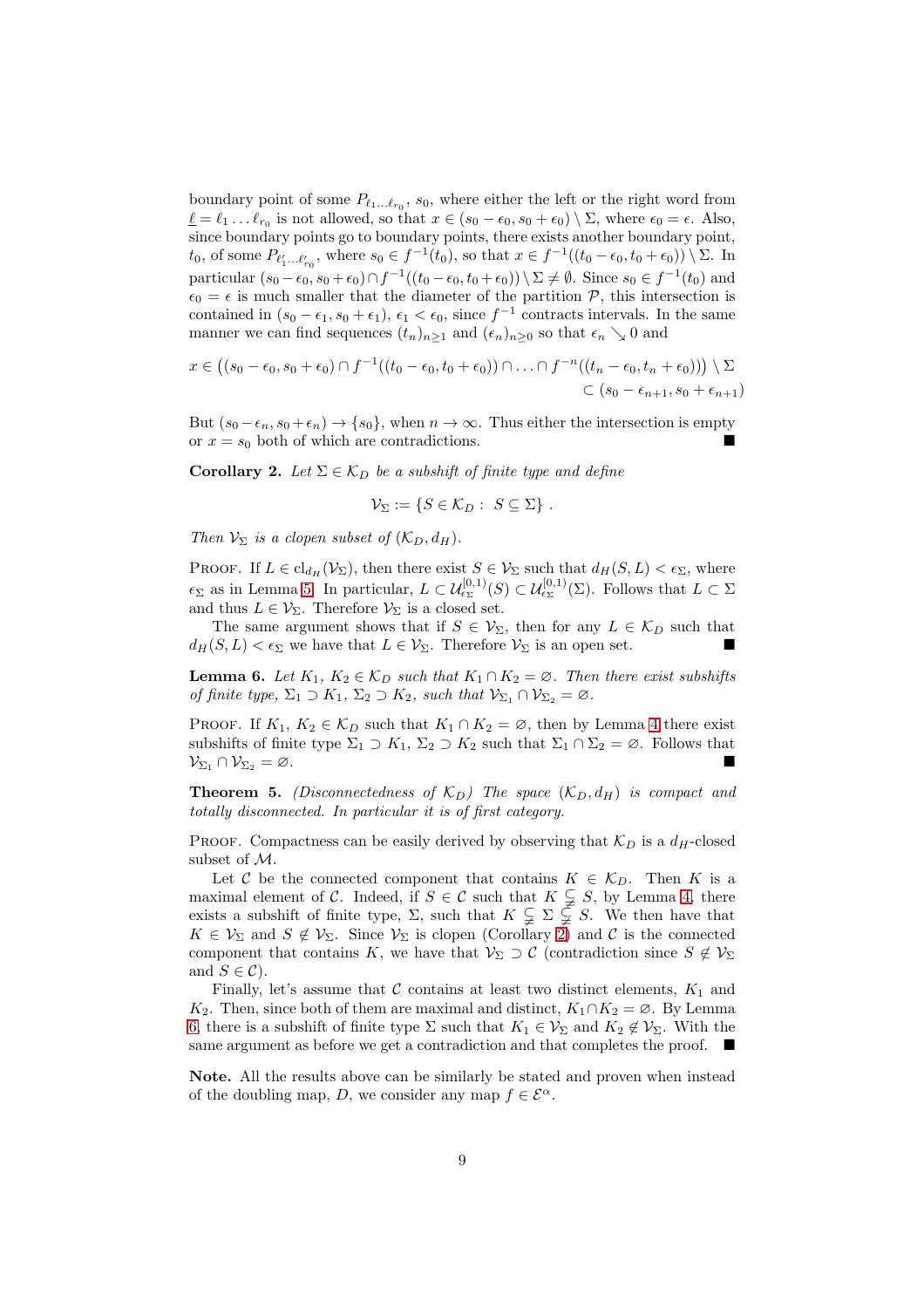# 4 Global result for subsets of "small" Hausdorff dimension

The following proposition is crucial to show that there is a  $\|\cdot\|_{C^{\alpha}}$ -residual set in  $\mathcal{E}^{\alpha}$  so that any f in that set has no joint invariant compact invariant set, of "small" Hausdorff dimension. This dimensional restriction arise from Proposition [1,](#page-3-1) which is essential in order to acquire a global result for all subshifts of finite type with dimension less that 1/2. The strong sense of denseness of subshifts of finite type from Lemma [4,](#page-4-1) allows us to pass to all compact invariant sets with sufficiently small dimension.

<span id="page-9-0"></span>**Proposition 3.** For  $\|\cdot\|_{C^{\alpha}}$ -generic  $f \in \mathcal{E}^{\alpha}$  and for every SFT with  $d(SFT) < \frac{1}{2}$ ,

 $f(SFT) \cap SFT = \emptyset$ .

PROOF. Let  $g \in \mathcal{E}^{\alpha}$  and SFT such that  $g(SFT) \cap SFT \neq \emptyset$ . Since  $g \in \mathcal{E}^{\alpha}$ ,  $\alpha > 1$ , then g is Lipschitz continuous. Thus, by Lemma [1,](#page-4-2)  $\dim_H(g(SFT)) \leq$  $\dim_H(SFT) < \frac{1}{2}$ . By Proposition [1](#page-3-1) we have that  $\lambda(SFT - g(SFT)) = 0$ . Since  $SFT - g(SFT) = \{t \in [0,1]: SFT \cap (g(SFT) + t) \neq \emptyset\}$ , it follows that there exist arbitrary small  $\varepsilon > 0$  such that  $(g(SFT) + \varepsilon) \cap SFT = \varnothing$ .

Thus, for arbitrarily small  $\varepsilon > 0$  as above, by defining  $g_{\varepsilon} = g + \varepsilon$  we have that  $g_{\varepsilon} \in \mathcal{E}^{\alpha}$ ,  $||g_{\varepsilon} - g||_{C^{\alpha}} = ||g_{\varepsilon} - g||_{\infty} = \varepsilon$  and  $g_{\varepsilon}(SFT) \cap SFT = \varnothing$ .

We have that the set  $\{SFT: \dim_H(SFT) < \frac{1}{2}\}$  is countable. Let  $\{SFT_n\}_{n\in\mathbb{N}}$ be an enumeration of this set and define  $\mathcal{G}_n = \{f \in \mathcal{E}^\alpha : f(SFT_n) \cap SFT_n = \varnothing\}.$ Then from what discussed above  $\mathcal{G}_n$  is  $\|\cdot\|_{C^\alpha}$ -dense in  $\mathcal{E}^\alpha$ ,  $\forall n \in \mathbb{N}$ .

By Lemma [2,](#page-4-3) if  $f \in \mathcal{E}^{\alpha}$  then f is a closed map. Hence, if  $f \in \mathcal{G}_n$  then  $f(SFT_n) \cap SFT_n = \emptyset$  and since both sets are compact,  $\exists \delta = \delta_{n,f} > 0$  s.t.  $dist(f(SFT_n), SFT_n) \geq \delta$ . Thus the ball  $B_{C^{\alpha}}(f, \frac{\delta}{2}) \subset \mathcal{G}_n$ . Therefore  $\mathcal{G}_n$  is  $\|\cdot\|_{C^{\alpha}}$ -open in  $\mathcal{E}^{\alpha}$ ,  $\forall n \in \mathbb{N}$ . In particular, it is  $\|\cdot\|_{C^0}$ -open.

Baire's Theorem indicates that  $\mathcal{G} := \bigcap_{n \in \mathbb{N}} \mathcal{G}_n$  is  $\|\cdot\|_{C^\alpha}$ -dense in  $\mathcal{E}^\alpha$ .

Remark. The method used in the proof of Proposition [3](#page-9-0) can be used to show the same result for any countable set of compact f-invariant subsets of "small" Hausdorff dimension. Moreover, arguing in a similar way, a weaker result can be shown for any countable set,  $A$ , of compact  $D$ -invariant subsets of arbitrary Hausdorff dimension. Namely, for  $\|\cdot\|_{C^{\alpha}}$ -generic  $f \in \mathcal{E}^{\alpha}$  and for every  $K \in \mathcal{A} \subset$  $\mathcal{K}_D, f(K) \neq K.$ 

**Theorem 6.** For  $\|\cdot\|_{C^{\alpha}}$ -generic  $f \in \mathcal{E}^{\alpha}$  and for every  $K \in \mathcal{K}_D$  with  $d(K) < \frac{1}{2}$ ,

$$
f(K)\cap K=\varnothing.
$$

Note. All the results above can be similarly be stated and proven when instead of the doubling map, D, we consider any map  $f \in \mathcal{E}^{\alpha}$ .

# 5 Local result for all subsets

Here we show that locally, i.e. for an open neighbohood in  $\mathcal{E}^{\alpha}$  such that its closure contains D, any other map has no joint invariant compact sets. It is a local result in the sense that the density of the open neighborhood, as in Proposition [3,](#page-9-0) in all  $\mathcal{E}^{\alpha}$  is now replaced by the weaker condition that D is in its closure. That being said, the restrictions in the dimension are lifted.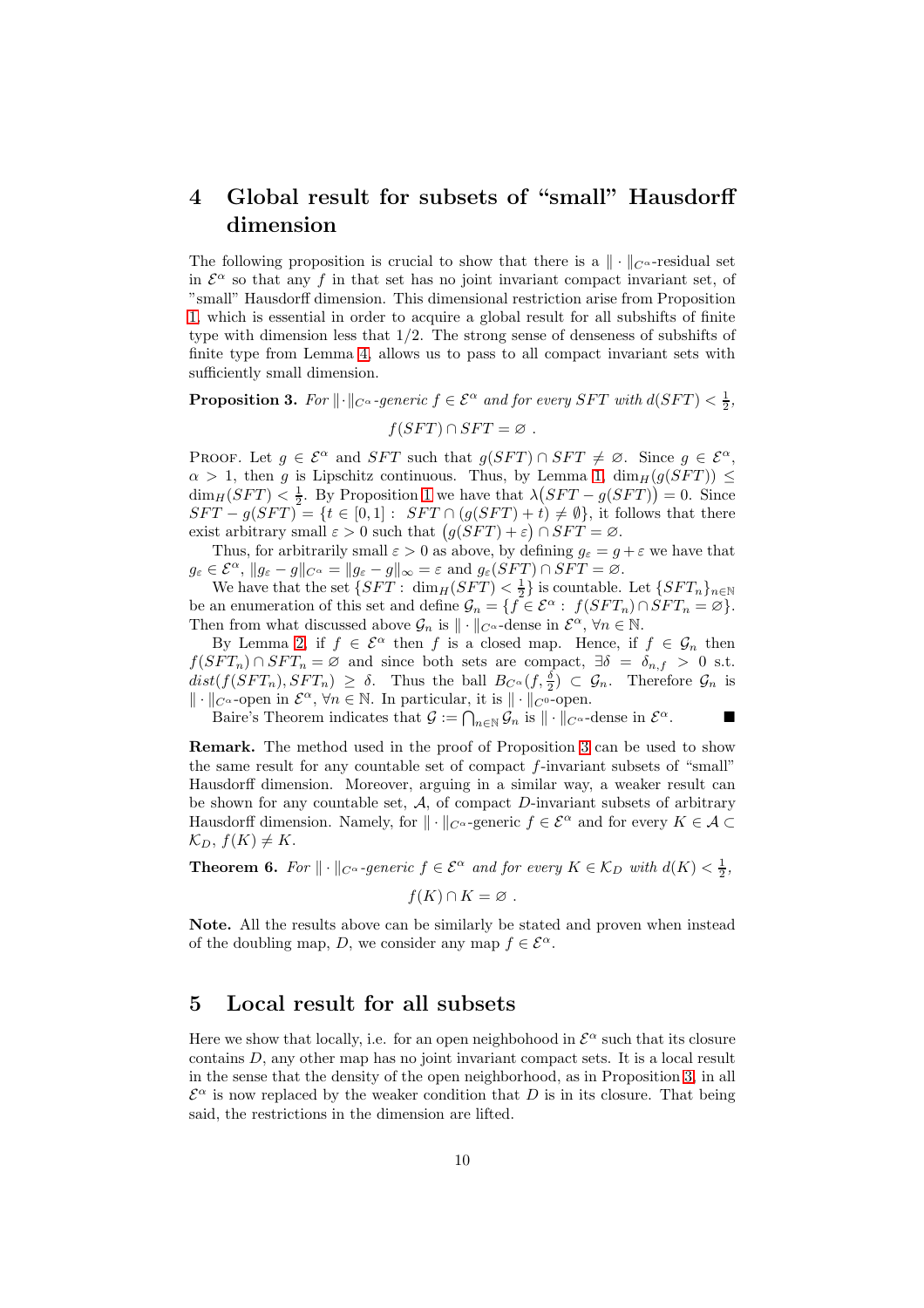<span id="page-10-0"></span>**Theorem 7.** There is an  $\|\cdot\|_{C^{\alpha}}$ -open neighborhood in  $\mathcal{E}^{\alpha}$ ,  $G_D$ , such that for any  $f \in G_D$ ,  $f(K) \neq K$ ,  $\forall K \in \mathcal{K}_D$  and  $D \in cl(G_D)$ .

PROOF. Set  $G_D := \{f \in \mathcal{E}^{\alpha} : f(K) \neq K, \ \forall K \in \mathcal{K}_D\}$  and let  $\epsilon > 0, \ \epsilon \in \mathbb{R} \setminus \mathbb{Q}$ . Then,  $D_{\epsilon} := D + \epsilon \pmod{D_{\epsilon}(K)} \neq K$ ,  $\forall K \in \mathcal{K}_D$ . Indeed, if  $K \in \mathcal{K}_D$ ,  $D_{\epsilon}(K) = K$  is equivalent to  $K + \epsilon$  (mod1) = K. Since  $T_{\epsilon}(x) := x + \epsilon \pmod{1}$  is minimal, this is only true for  $K = \emptyset$  or  $K = [0, 1)$ .

Furthermore  $G_D$  is open. If not, then there exists an  $f \in G_D$  sequence  $(\epsilon_n)$ , where  $\epsilon_n \searrow 0$ , and, for any  $n, \exists g_n \in B_{C^{\alpha}}(f, \epsilon_n) = \{f \in \mathcal{E}^{\alpha} : ||g - f||_{C^{\alpha}} < \epsilon_n\}$ and  $K_n \in \mathcal{K}_D$ , such that  $g_n(K_n) = K_n$ . Since  $\mathcal{K}_D$  is compact, there exist a subsequence  $(K_{n_k})_{k \in \mathbb{N}}$  and a D-invariant set S, such that  $K_{n_k} \stackrel{d_H}{\longrightarrow} S$ . Moreover  $f(S) = S$ . Indeed, since  $g_{n_k}(K_{n_k}) = K_{n_k}$ ,

$$
d_H(S, f(S)) \le d_H(S, K_{n_k}) + d_H(f(K_{n_k}), g(K_{n_k}))
$$

and  $d_H(f(K_{n_k}), g_{n_k}(K_{n_k})) \to 0$ , since  $g_n \xrightarrow{C^{\alpha}} f$ , which is a contradiction since we assumed that  $f \in G_D$ .

Note. Theorem [7](#page-10-0) can be similarly be stated and proven when instead of the doubling map, D, we consider any map  $f \in \mathcal{E}^{\alpha}$ .

### 6 Dimensional results

In this section we will study invariant sets in more detail. In particular we follow the observation that if  $K$  is an invariant set for the orientation preserving maps f, g that are topologically conjugated  $h \circ f = g \circ h$  via a homeomorphism h, then h has to map an endpoint to an endpoint since  $h$  is monotone as a homeomorphism. Also observe that the investigation of orientation preserving maps is sufficient for our purposes in order to draw results for all monotone expanding Markov maps. In other words we may also assume that  $f$  is orientation preserving and thus  $f' > 0$  and  $\chi_f$  is increasing, otherwise we consider the square of the map. That leads, in a natural way, to the investigation of endpoints of invariant sets and the size of the invariant sets contained between a left and a right endpoint. Of course all the results of this section are not limited to only the case of monotone expanding Markov maps.

The set  $M := \{ \underline{x} \in \Sigma_{m+1} : \sigma^n(\underline{x}) < \underline{x}, \forall n > 0 \}$  contains all right endpoints of all the invariant sets and we have that  $\dim_H(M) = 1$ , when we consider the doubling map and its respective usual coding space, [10]; in particular when  $m =$ 2. Following the exact same reasoning as in the proof there, we will show that this is true for every  $m \in \mathbb{N}$ .

<span id="page-10-1"></span>**Lemma 7.** The set  $M := \{ \underline{x} \in \Sigma_{m+1} : \sigma^n(\underline{x}) < \underline{x}, \forall n > 0 \}$  has full Hausdorff dimension for every  $m \in \mathbb{N}$ .

PROOF. By Theorem [3,](#page-6-0) the set M is the set of  $\beta$  expansions of 1, for  $1 < \beta < m$ . Let  $\beta_k$  be the real number related to  $1^k0^{\infty}$ , i.e. the unique  $\beta_k \in (1, m)$  such that  $1^k0^{\infty} = 1_{\beta_k}$  (Theorem [3\)](#page-6-0). Then we have that  $I(\beta_{k-1}, \beta_k) \subset M$  (Proposition [2\)](#page-6-1).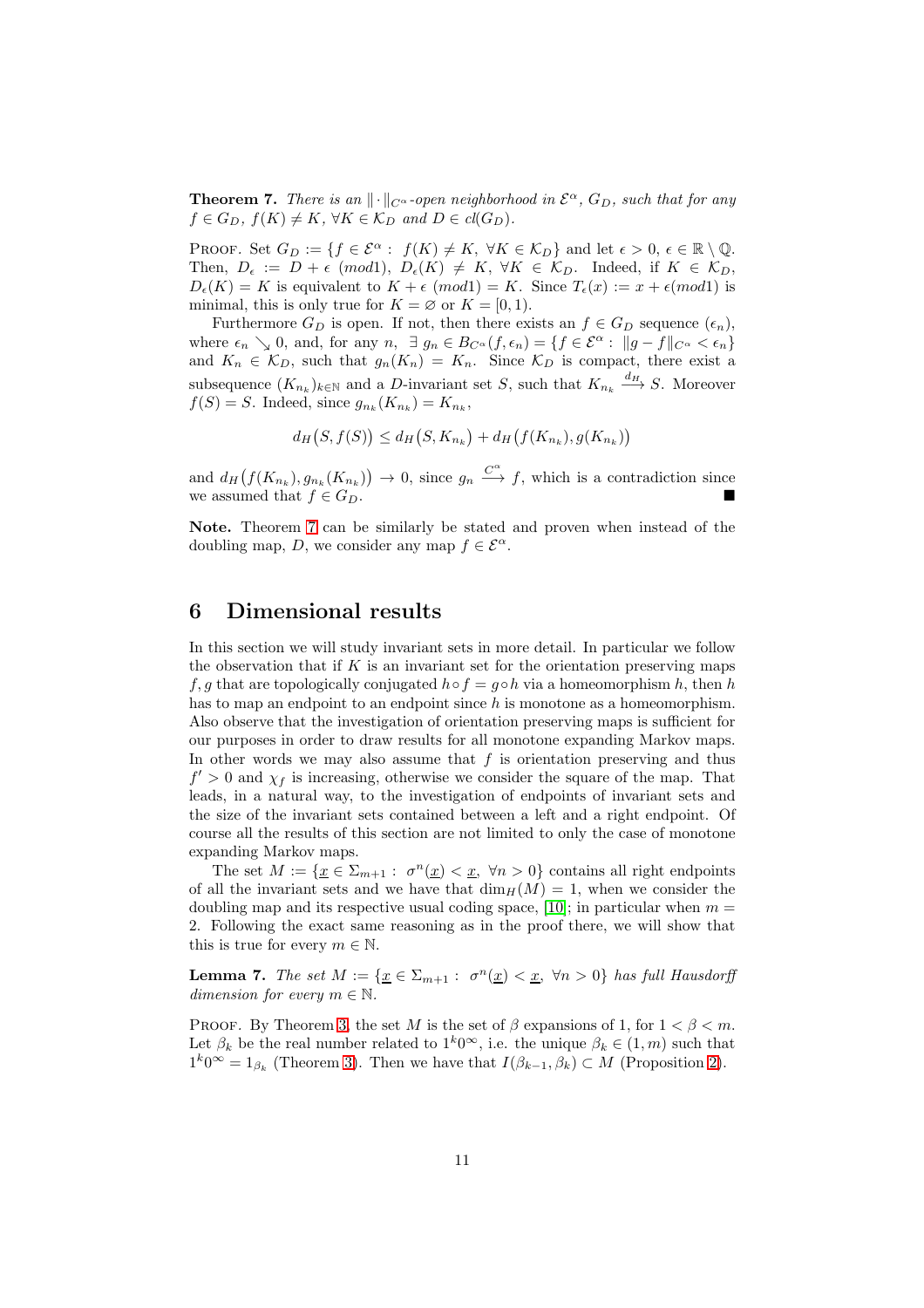By Theorem [4](#page-6-2) the numbers,  $\beta_{k-1}$ ,  $\beta_k$  can be arbitrarily close for large enough k. We also get the following inequalities,

$$
\dim_H(M) \ge \dim_H\left(\rho^{-1}_{\beta_{k-1},\beta_k}([\beta_{k-1},\beta_k])\right) \ge
$$
  

$$
\ge \frac{\ln \beta_{k-1}}{\ln \beta_k} \dim_H((\beta_{k-1},\beta_k]) = \frac{\ln \beta_{k-1}}{\ln \beta_k}
$$

where the right hand side of the inequality can grow arbitrarily close to 1, for sufficiently large  $k > 1$ .

We clearly have that  $M_{\underline{c}} = M'_{\underline{c}} \cap M$  and thus  $\dim_H(M_{\underline{c}}) \leq \dim_H(M'_{\underline{c}})$ . The next result shows that the Hausdorff dimension of those two sets are in fact equal. Observe that for  $c = m^{\infty}$  we have the result from Lemma [7.](#page-10-1)

<span id="page-11-0"></span>**Lemma 8.** Let  $\underline{c} = (c_1, c_2, c_3, \ldots) \in \Sigma_{m+1}$ , so that it is not a kneading sequence and  $c \neq m^{\infty}$ . Then there exists a kneading sequence <u>d</u> such that  $c < d$  and if  $A := \{ \underline{a} \in \Sigma_{m+1} : a \text{ is another kneading sequence so that } \underline{c} < \underline{a} < \underline{d} \},\$ then A is empty.

**Terminology.** Let  $\underline{x} = (x_1, x_2, ...) \in \Sigma_{m+1}$ . A  $x_1$ -block, B, is a block  $[x_1x_1 \ldots x_1]$ that appears in <u>x</u> in the form  $[yx_1x_1 \ldots x_1z] = yBz$ , where  $y, z \neq x_1$ . Of course, if the length of B is denoted by  $r \in \mathbb{N}$ , then  $r \in [1,\infty]$ . In particular, the the first  $x_1$ -block,  $B_1$ , is the first biggest block of the form  $[x_1x_1 \ldots x_1]$  that appears in  $\underline{x}$ and if the length of  $B_1$  is denoted by  $r_1 \in \mathbb{N}$ , then  $r_1 \in [1,\infty]$  and  $\underline{x} = (x_1)^{\infty}$ , if  $r_1 = \infty$  or  $\underline{x} = B_1 x_{r_1+1} x_{r_1+2} \dots$ , otherwise.

PROOF. Set  $\ell_0 := \min\{\ell \in \mathbb{N} : \sigma^{\ell}(\underline{c}) \geq \underline{c}\}.$  Firstly we consider the case  $\ell_0 = 1$ , i.e.  $\sigma(\underline{c}) \geq \underline{c}$ . Observe that  $c_1$  cannot be equal to m, otherwise  $\underline{c} = m^{\infty}$ . Indeed, if  $c_1 = m$ , the relation  $\sigma(c) > c$  implies that  $c_2 > c_1 = m$ . Follows that  $c_3 > c_2 = m$ , from which follows that  $c_4 \geq c_3 = m$  and so on. In other words, we would have that  $c = m^{\infty}$ . We set

$$
\underline{d} = (c_1 + 1)0^{\infty}
$$

Then clearly  $\underline{d} > \underline{c}$  and it is kneading. Let now  $\underline{a}$  be a kneading sequence so that  $c \leq a$ . Then  $a_1 \geq c_1$  and in fact we will show that  $a_1 > c_1$ , which completes the proof for  $\ell_0 = 1$ . Assume that  $a_1 = c_1$ . Clearly  $\sigma(\underline{c}) \geq \underline{c}$  implies that  $c_2 \geq c_1$  and since  $\underline{a} > \underline{c}$ , we get that  $a_2 \geq c_2 \geq c_1 = a_1$ . But, since  $\underline{a}$  is kneading,  $a_1 \geq a_2$  and thus  $a_1 = a_2 = c_1$ . Repeating the same process we get that  $a_3 = a_2 = a_1 = c_1$ so that we finally get that  $\underline{a} = c_1^{\infty}$ , which is not kneading. Thus, indeed,  $a_1 > c_1$ or equivalently  $a_1 \geq c_1 + 1$ , which implies that  $\underline{a} \geq \underline{d}$ . Thus in this case, A is the empty set.

Now we consider the case  $\ell_0 > 1$ . Then  $c \neq i^{\infty}$ . Also, from minimality of  $\ell_0, c_1 \geq c_2, c_3, \ldots, c_{\ell_0}$  and the first  $c_1$ -block has greater or equal length from any other  $c_1$ -block that appears in the block  $[c_1c_2 \ldots c_{\ell_0}].$ 

• Assume that  $\sigma^{\ell_0}(\underline{c}) = \underline{c}$ . Then  $\underline{c}$  is periodic with period  $\ell_0$  (from minimality of  $\ell_0$ ). In other words <u>c</u> is of the form  $(c_1c_2 \ldots c_{\ell_0})^{\infty}$  where  $c_1 \geq c_2, c_3, \ldots, c_{\ell_0}$ (again from minimality of  $\ell_0$ ). In particular  $c_{\ell_0} < c_1$ . Indeed, since  $\underline{c} \neq i^{\infty}$ , we have that there exists an  $i \in \{2, 3, \ldots, \ell_0\}$  so that  $c_i < c_1$ . Set  $i_0 :=$  $\min\{i: c_i < c_1\}$ . Then  $\underline{c} = c_1c_1 \ldots c_1 c_{i_0} \ldots c_{\ell_0} \ldots = (c_1)^{i_0-1}c_{i_0} \ldots c_{\ell_0} \ldots$  $(i<sub>0</sub>-1)-times$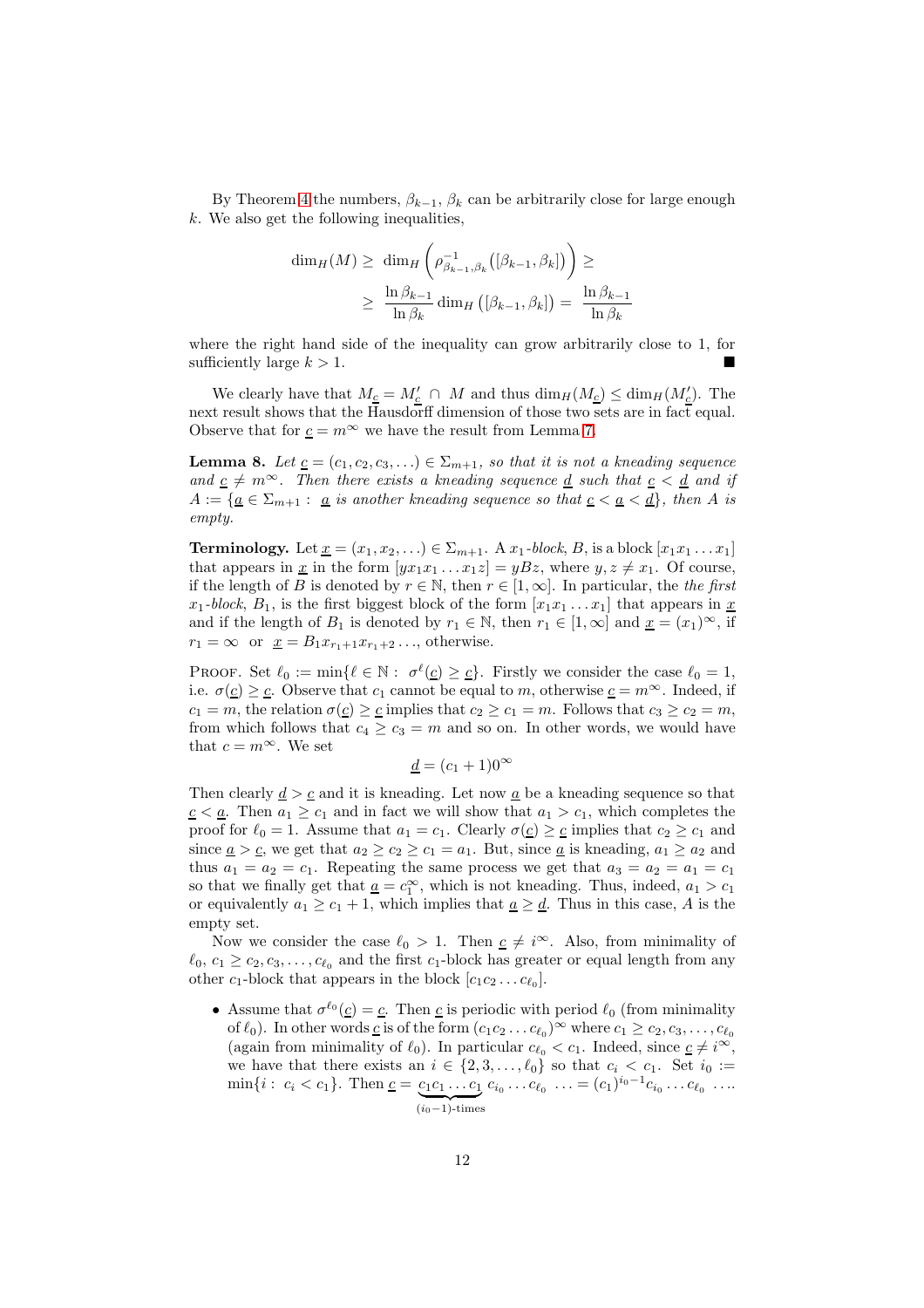If  $c_{\ell_0} \geq c_1$  we have that,

$$
\sigma^{\ell_0 - 1}(\underline{c}) = c_{\ell_0}(c_1)^{i_0 - 2} \underset{\substack{0 \text{ -position} \\ \uparrow \\ 10^{-\text{position}} \\ \geq}} c_1 \underset{\substack{c_{\ell_0} \geq c_1 \\ \geq} c_1(c_1)^{i_0 - 2} \\ \text{ - c_1} \underset{\substack{c_1 \\ \uparrow \\ 10^{-\text{position} \\ \uparrow \\ \text{ - position} \\ \geq}} c_1 \underset{\substack{c_{i_0} \\ \uparrow \\ c_1 \text{ - position} \\ \text{ - position} \\ \geq} c_1} c_1 \underset{\substack{c_{i_0} \\ \uparrow \\ \geq} c_1}{c_1} \underset{\substack{c_{i_0} \\ \uparrow \\ c_1 \text{ - position} \\ \geq} c_1} c_1 \underset{\substack{c_{i_0} \\ \downarrow \\ \geq} c_1}{c_1} \underset{\substack{c_{i_0} \\ \downarrow \\ c_1 \text{ - position} \\ \geq} c_1} c_1 \underset{\substack{c_{i_0} \\ \downarrow \\ \geq} c_1}{c_1} \underset{\substack{c_{i_0} \\ \downarrow \\ \geq} c_1}} c_1 \underset{\substack{c_{i_0} \\ \downarrow \\ \geq} c_1}{c_1} \underset{\substack{c_{i_0} \\ \downarrow \\ \geq} c_1} c_1 \underset{\substack{c_{i_0} \\ \downarrow \\ \geq} c_1} c_1 \underset{\substack{c_{i_0} \\ \downarrow \\ \geq} c_1} c_1 \underset{\substack{c_{i_0} \\ \downarrow \\ \geq} c_1} c_1 \underset{\substack{c_{i_0} \\ \downarrow \\ \geq} c_1}{c_1} \underset{\substack{c_{i_0} \\ \downarrow \\ \geq} c_1}{c_1} \underset{\substack{c_{i_0} \\ \downarrow \\ \geq} c_1}{c_1} \underset{\substack{c_{i_0} \\ \downarrow \\ \geq} c_1}{c_1} \underset{\substack{c_{i_0} \\ \downarrow \\ \geq} c_1}{c_1} \underset{\substack{c_{i_0} \\ \downarrow \\ \geq} c_1}{c_1} \underset{\substack{c_{i_0} \\ \downarrow \\ \geq} c_1}{c
$$

which contradicts the minimality of  $\ell_0$ . We set  $\underline{d} = c_1c_2 \dots (c_{\ell_0} + 1)0^{\infty}$ . Then clearly  $d > c$ . Also we cannot have that another kneading sequence in between for it would be of the form

$$
\underline{a} = (c_1c_2 \dots c_{\ell_0})^k c_1c_2 \dots c_{i-1}c'_i \ a_{k \cdot \ell_0 + i + 1} \ a_{k \cdot \ell_0 + i + 2} \ \dots
$$

for some  $k \ge 1$ , since  $\underline{a} < \underline{d}$  with  $c'_i > c_i$ ,  $i \in 1, 2, \ldots, \ell_0$ . But then,

$$
\sigma^{k \cdot \ell_0 - 1}(\underline{a}) = c_1 \ldots c_{i-1} c'_i \ a_{k \cdot \ell_0 + i + 1} \ a_{k \cdot \ell_0 + i + 2} \ \ldots \ > \ \underline{a}
$$

Thus, taking for granted that  $\underline{d}$  is kneading we have that  $A = \emptyset$ .

We are left with showing that  $\underline{d}$  is indeed kneading. It is obvious when  $c_1 > c_i$ , for all  $i \in \{2, ..., \ell_0\}$ . If not, from minimality of  $\ell_0$ , either the first  $c_1$ -block,  $B_1$ , is of strictly greater length than any other of the  $c_1$ -blocks, B, that appear before  $\ell_0$ , or there exists another  $c_1$ -block,  $B_j$ ,  $j > 1$ , of the same length, where though (from minimality of  $\ell_0$ ), there exists a block C and  $c' > c''$  so that they appear in  $\underline{c}$  as blocks of the form  $B_1Cc'$  and  $B_jCc''$ . In both cases we get that  $d$  is kneading.

- Assume now that  $\sigma^{\ell_0}(\underline{c}) > \underline{c}$  Then there exists a  $k \geq 1$  so that  $c_{\ell_0+k} > c_k$ and set  $k_0$  be the minimum of those k's. Then, we have that  $c_{\ell_0} < c_1$ . Indeed,
	- if  $k_0 = 1$ , then  $c_{\ell_0+1} > c_1$  and if we assume that  $c_{\ell_0} \geq c_1$ ,

$$
\sigma^{\ell_0-1}(\underline{c}) \,\, = \,\, c_{\ell_0} c_{\ell_0+1} \ldots \,\, \geq \,\, c_1 c_{\ell_0+1} \ldots \, \stackrel{c_{\ell_0+1} > c_1 \geq c_2}{>} \, c_1 c_2 m^\infty \,\, \geq \,\, \underline{c}
$$

which contradicts the minimality of  $\ell_0$ .

 $-$  if  $k_0 > 1$ , then  $c_{\ell_0+i} = c_i$ , for all  $1 \leq i < k_0$ . Now, if the length of the first  $c_1$ -block is  $r \geq 1$ , we have that  $r < \ell_0 + k_0$ . Indeed, since otherwise we would have that  $c_{\ell+k_0} = c_{k_0} = c_1$ , which contradicts the definition of  $k_0$ . In fact we have that  $r < \ell_0 + k_0 - 1$ , for if  $r = \ell_0 + k_0 - 1$ , then  $c$  would be of the form

$$
\underbrace{c_1 \dots c_1}_{\ell_0 + k_0 - 1\text{-times}} c_{\ell_0 + k_0}
$$

and  $c_{\ell_0+k_0}$  must be strictly greater than  $c_1$ . But then we would have that  $\sigma(\underline{c}) > \underline{c}$ , which contradicts the minimality of  $\ell_0$ .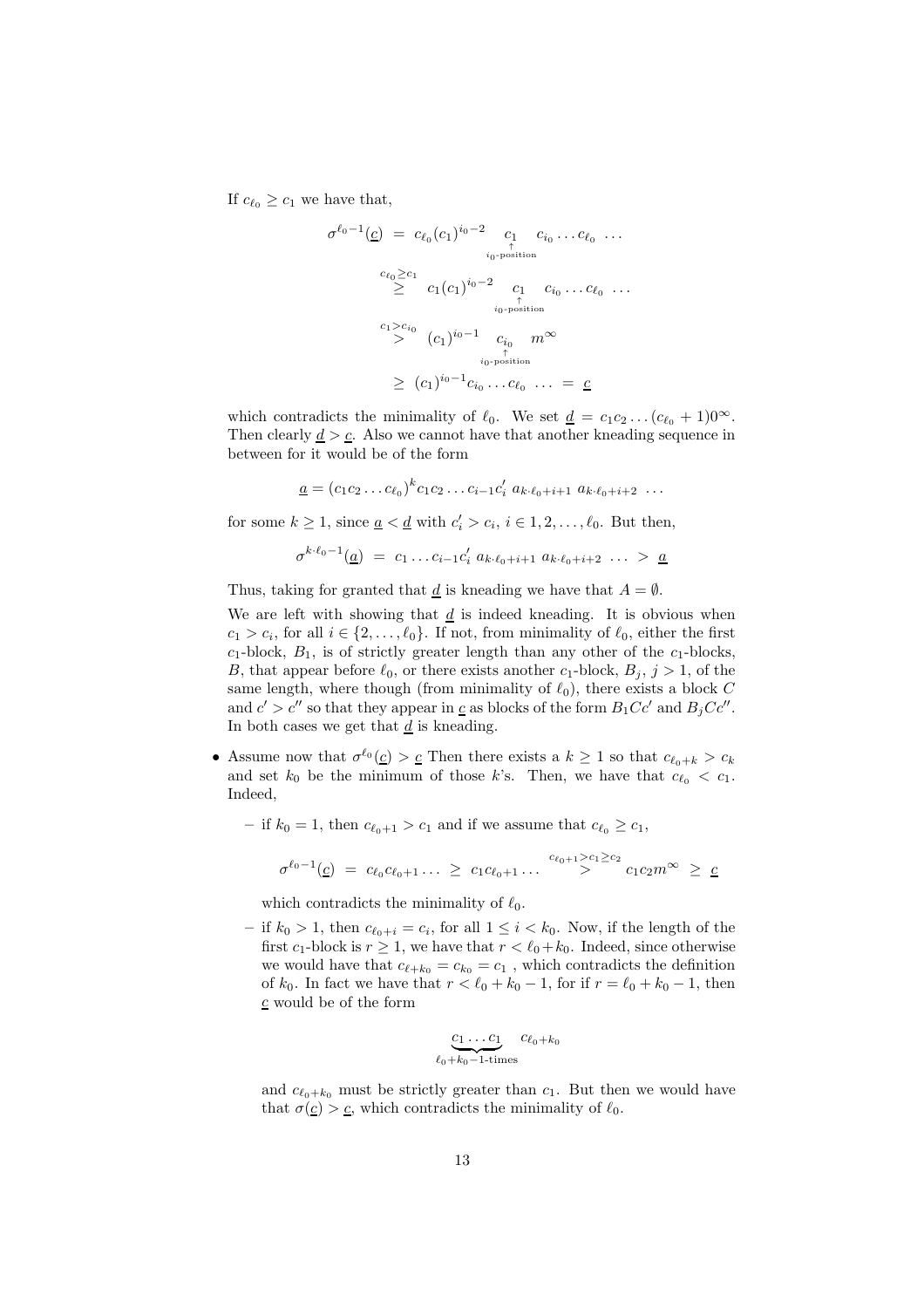This means that there exist a  $p < k_0 - 1$  so that  $c_{\ell_0+p} \neq c_1$  and by the minimality of  $k_0$ , this means that  $c_{\ell_0+p} < c_1$ . We set  $p_0$  to be the first such p. Since  $c_{\ell_0+i} = c_i$ , for all  $1 \leq i \leq k_0$ , we have that  $c_{p_0} = c_{\ell_0+p_0} < c_1$  and also that  $p_0$  is the first term so that  $c_{p_0} < c_1$ . In other words  $p_0 = r + 1$  (which also means that  $r < k_0$ ). If we assume that  $c_{\ell_0} \geq c_1$ , then,

$$
\sigma^{\ell_0-1}(\underline{c}) = c_{\ell_0}c_{\ell_0+1}\dots c_{\ell_0+p_0}\dots c_{\ell_0+k_0-1}c_{\ell_0+k_0}\dots \n\cdots \n\downarrow c_i = c_{\ell_0+i} \n\downarrow c_{\ell_0}c_1\dots c_{p_0}\dots c_{k_0-1}c_{\ell_0+k_0}\dots \n\cdots \n\cdots \n\cdots \n\vdots \n\cdots \n\vdots \n\cdots \n\cdots \n\cdots \n\cdots \n\cdots \n\cdots \n\cdots \n\cdots \n\cdots \n\cdots \n\cdots \n\cdots \n\cdots \n\cdots \n\cdots \n\cdots \n\cdots \n\cdots \n\cdots \n\cdots \n\cdots \n\cdots \n\cdots \n\cdots \n\cdots \n\cdots \n\cdots \n\cdots \n\cdots \n\cdots \n\cdots \n\cdots \n\cdots \n\cdots \n\cdots \n\cdots \n\cdots \n\cdots \n\cdots \n\cdots \n\cdots \n\cdots \n\cdots \n\cdots \n\cdots \n\cdots \n\cdots \n\cdots \n\cdots \n\cdots \n\cdots \n\cdots \n\cdots \n\cdots \n\cdots \n\cdots \n\cdots \n\cdots \n\cdots \n\cdots \n\cdots \n\cdots \n\cdots \n\cdots \n\cdots \n\cdots \n\cdots \n\cdots \n\cdots \n\cdots \n\cdots \n\cdots \n\cdots \n\cdots \n\cdots \n\cdots \n\cdots \n\cdots \n\cdots \n\cdots \n\cdots \n\cdots \n\cdots
$$

which cannot hold from the definition of  $\ell_0$ .

We set

$$
\underline{d}:=c_1c_2\ldots(c_{\ell_0}+1)0^{\infty}.
$$

Clearly  $d > c$  and we cannot consider any other sequence in between, otherwise it would have to be of the form

$$
\underline{a}=c_1\ldots c_{\ell_0}a_{\ell_0+1}\ldots
$$

where for some  $i \geq 1$ ,  $a_{\ell_0+i} > c_i$  (and  $a_{\ell_0+j} \geq c_j$ , for all  $1 \leq j < i$ ). But, from the inequality,  $\sigma^{\ell_0}(\underline{c}) > \underline{c}$ , we would have that  $\sigma^{\ell_0}(\underline{a}) > \underline{a}$  and thus  $\underline{a}$ cannot be kneading.

We are left with showing that  $\underline{d}$  is kneading, where the same argument as above works in this case as well and that completes the proof.

 $\blacksquare$ 

<span id="page-13-0"></span>**Proposition 4.** Let  $\underline{c} = (c_1, c_2, c_3, \ldots) \in \Sigma_{m+1}$ , then  $\dim_H(M_{\underline{c}}) = \dim_H(M_{\underline{c}}')$ .

PROOF. We firstly assume that  $c$  is a kneading sequence, i.e.  $\sigma^n(c) < c$  for every  $n > 0$ . Under this assumption we have that  $\dim_H(M'_{\underline{c}}) = \dim_H(M''_{\underline{c}})$ , where  $M''_{\underline{c}} := \{ \underline{x} \in \Sigma_{m+1} : \sigma^n(\underline{x}) < \underline{c}, \forall n > 0 \}.$  Indeed, let  $\underline{x} \in M_{\underline{c}}$  be such that  $\exists n_0 = n_0(\underline{x}) \in \mathbb{N}$  for which we have  $\sigma^{n_0}(\underline{x}) = \underline{c}$ . Then  $n_0$  is unique, since for every  $n > n_0$ ,  $\sigma^n(\underline{x}) = \sigma^{n-n_0}(\sigma^{n_0}(\underline{x})) = \sigma^{n-n_0}(\underline{c}) < \underline{c}$ , where the last (strict) inequality holds since  $\underline{c}$  is a kneading sequence. Thus such a sequence is of the form  $B_{n_0}\underline{c}$ where  $B_{n_0}$  is a block of length  $n_0$  (also called n-block) and  $B_{n_0} \leq \underline{c}$ . Therefore,

$$
\{ \underline{x} \in M_{\underline{c}} : \exists n_0 = n_0(\underline{x}) \text{ such that } \sigma^{n_0}(\underline{x}) = \underline{c} \} \subseteq \bigcup_{n=1}^{\infty} \{ B_n \underline{c} : B_n \text{ is an } n\text{-block} \}
$$

and the last set is countable as countable union of finite sets. Thus the Hausdorff dimension is not affected by those points, i.e.,

$$
\dim_H(M'_{\underline{c}}) = \dim_H(M''_{\underline{c}}) .
$$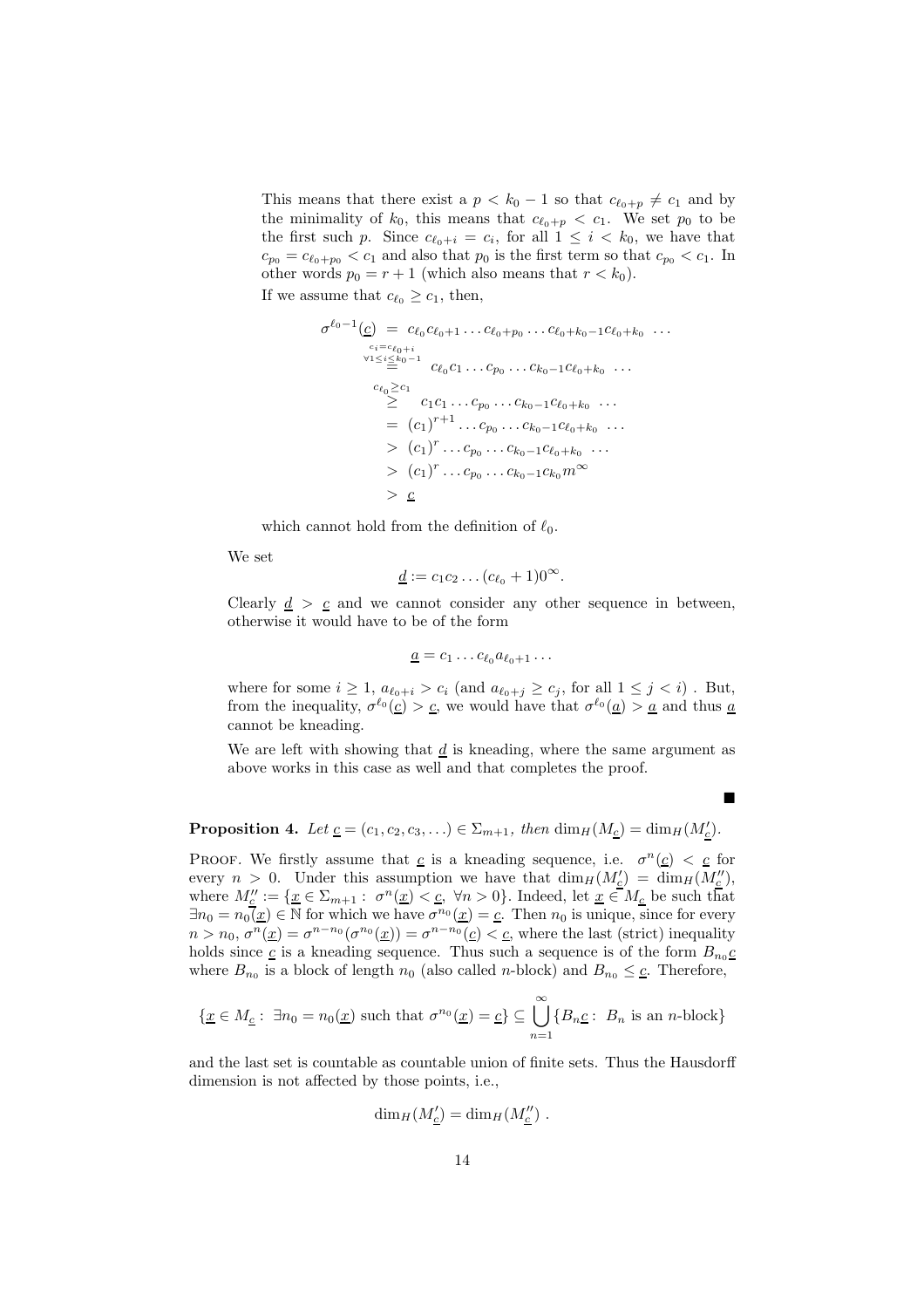Observe that  $M''_{\underline{c}} = S_{\beta_{\underline{c}}}$ , where  $\beta_{\underline{c}}$  is the unique real number in  $(1, m]$  such that  $c = 1_{\beta_c}$ . Our strategy in order to complete the proof for this case is to consider the encoding of the hole interval by  $S_{\beta_c}$ . Following the same reasoning as in Lemma [7,](#page-10-1) since  $M_{\underline{c}} \subset S_{\beta_c}$ , we will show that  $M_{\underline{c}}$  has full Hausdorff dimension in  $S_{\beta_c}$ , i.e.  $\dim_H(M_{\underline{c}} \subset S_{\beta_c}) = 1$ . In this setting,  $M_{\underline{c}}$  is the set of all  $\beta$ -expansions of 1 for  $1 < \beta < \overline{\beta_{\underline{c}}}$ . Observe now that if  $\underline{c} = 10^{\infty}$ , then  $M_{\underline{c}} = {\underline{c}}$  and  $M'_{\underline{c}} = {0^{\infty}, \underline{c}}$ . In particular the two sets have the same Hausdorff dimension. So we are looking for  $c > 10^{\infty}$ . This means that either  $c_1 > 1$  or  $c_1 = 1$  and there is an  $\ell \geq 2$  so that  $c_{\ell} = 1$  ( $c_{\ell}$  cannot be greater than 1, since  $c_{\ell}$  is considered to be kneading) and  $c_i = 0$  for every  $1 \lt i \lt \ell$ , i.e.  $\ell$  is the first position that we hit a non-zero term after  $c_1$ . Then for any  $k \in \mathbb{N}$  we consider the kneading sequence  $\underline{d}_k$  as follows,

$$
\underline{d}_k := \begin{cases}\n(c_1 - 1)^k 0^\infty, & c_1 > 1 \\
(10)^k 0^\infty, & c_1 = c_2 = 1 \ (\ell = 2) \\
(10^{\ell - 2} 0)^k 0^\infty, & c_1 = 1 \ \& \ \ell > 2\n\end{cases}
$$

Let  $\beta_k$  be the real number related to  $\underline{d}_k$ , i.e. the unique  $\beta_k \in (1, \beta_{\underline{c}})$  such that  $\underline{d}_k = 1_{\beta_k}$  (Theorem [3\)](#page-6-0). Then we have that  $I(\beta_{k-1}, \beta_k) \subset M_{\underline{c}}$  (Proposition [2\)](#page-6-1).

By Theorem [4](#page-6-2) the numbers,  $\beta_{k-1}$ ,  $\beta_k$  can be arbitrarily close for large enough  $k$ . We also get the following inequalities,

$$
\dim_H(M_{\underline{c}}) \geq \dim_H \left( \rho_{\beta_{k-1},\beta_k}^{-1}([\beta_{k-1},\beta_k]) \right) \geq
$$
  

$$
\geq \frac{\ln \beta_{k-1}}{\ln \beta_k} \dim_H \left( [\beta_{k-1},\beta_k] \right) = \frac{\ln \beta_{k-1}}{\ln \beta_k}
$$

where the right hand side of the inequality can grow arbitrarily close to 1, for sufficiently large  $k > 1$ .

For the general case, we assume that  $\underline{c} \in \Sigma_{m+1}$  is not a kneading sequence. If we consider the sequence  $\underline{d}$ , then by Lemma [8](#page-11-0) we have that,

$$
M_{\underline{c}} = \{ \underline{x} : \sigma^n(\underline{x}) < \underline{x} \leq \underline{d}, \ \forall n \geq 1 \} = M_{\underline{d}} \, .
$$

In particular,

$$
\dim_H(M_{\underline{c}}) = \dim_H(M_{\underline{d}}) .
$$

Then, as we proved above,  $M_{\underline{d}}$  has full Hausdorff dimension in  $S_{\beta_{\underline{d}}},$  where  $\beta_{\underline{d}}$  is the unique real number in  $(1, m]$  such that  $\underline{d} = 1_{\beta_d}$ . In particular,

$$
\dim_H(M_{\underline{c}}) = \dim_H(M_{\underline{d}}')
$$

Now since  $M'_{\underline{d}} \supset M'_{\underline{c}} \supset M_{\underline{c}}$ , we get the result.

A similar approach works for a more general case. Namely, consider the sets

$$
M'_{\underline{c},\underline{d}} := \{ \underline{x} \in \Sigma_{m+1} : \ \underline{c} \le \sigma^n(\underline{x}) \le \underline{d}, \ \forall n \ge 0 \}
$$
  

$$
M_{\underline{c},\underline{d}} := \{ \underline{x} \in \Sigma_{m+1} : \ \underline{c} \le \sigma^n(\underline{x}) < x \le \underline{d}, \ \forall n \ge 1 \} \ .
$$

Then  $M_{\underline{c},\underline{d}} \subset M'_{\underline{c},\underline{d}}$  and thus  $\dim_H(M_{\underline{c},\underline{d}}) \leq \dim_H(M'_{\underline{c},\underline{d}})$ . In particular, we have that they have the same Hausdorff dimension.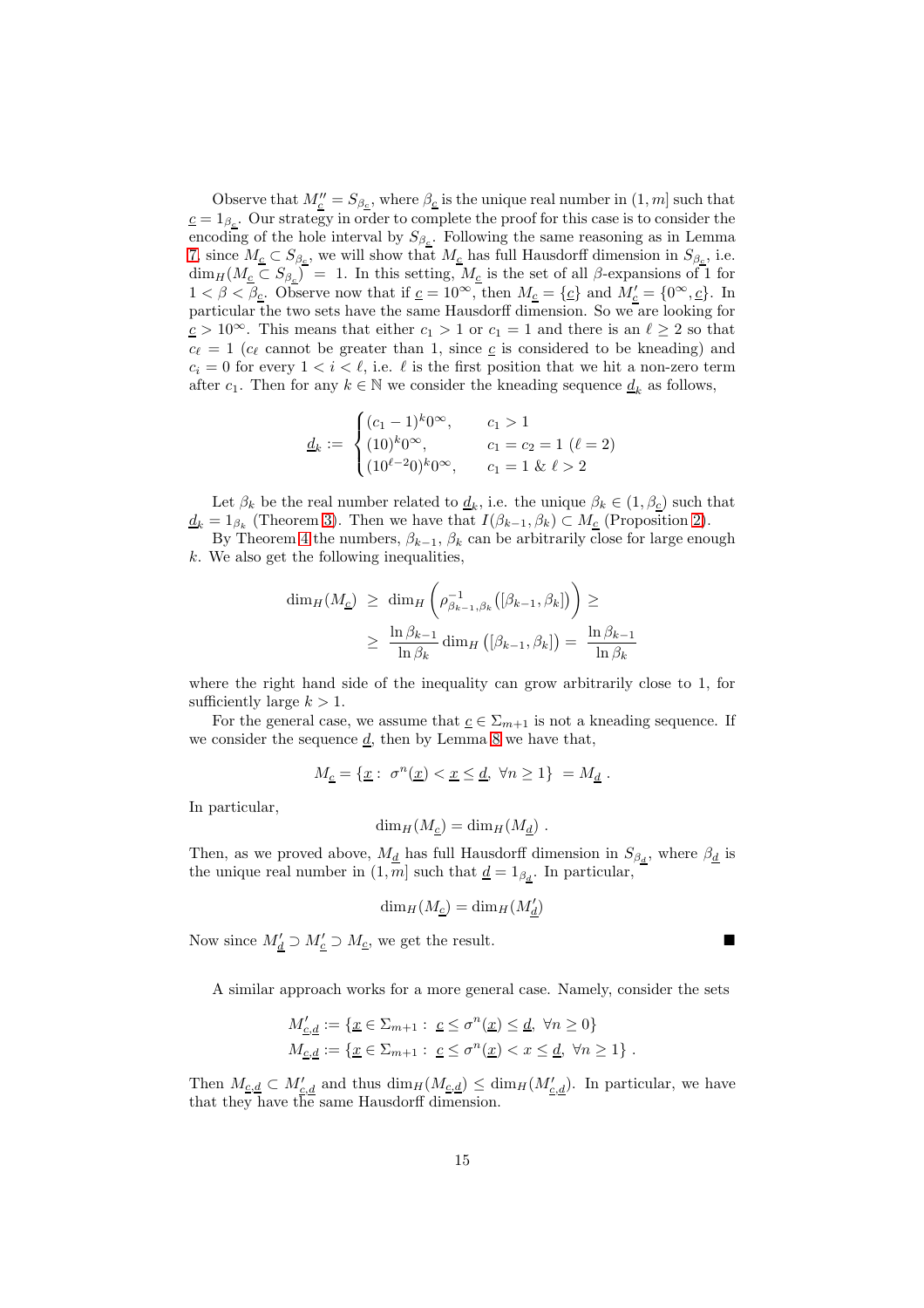<span id="page-15-0"></span>**Proposition 5.** Let  $\underline{c} = (c_1, c_2, c_3, \ldots), \underline{d} = (d_1, d_2, d_3, \ldots) \in \Sigma_{m+1}$  with  $\underline{c} < \underline{d}$ , then  $\dim_H(M_{\underline{c},\underline{d}}) = \dim_H(M'_{\underline{c},\underline{d}})$ 

PROOF. Let us firstly assume that  $\underline{c}$  and  $\underline{d}$  are both kneading sequences. Then, exactly as in Proposition [4,](#page-13-0) we can show that the sets  $M'_{\underline{c},\underline{d}}$  and  $M''_{\underline{c},\underline{d}} := \{ \underline{x} \in \Sigma_{m+1} : \underline{c} \leq \sigma^n(\underline{x}) < \underline{d}, \ \forall n \geq 0 \}$  have the same Hausdorff dimension. Furthermore,  $M_{\underline{c},\underline{d}} \subset M''_{\underline{c},\underline{d}}$  and if  $\beta_{\underline{c}}$  and  $\beta_{\underline{d}}$  are the real numbers in  $(1, m]$  so that  $1_{\beta_{\underline{c}}} = \underline{c}$  and  $1_{\beta_{\underline{d}}} = \underline{d}$ , then  $M''_{\underline{c}, \underline{d}} \subset S_{\beta_{\underline{d}}} \setminus S_{\beta_{\underline{c}}}$ . Thus it is sufficient to show that  $\dim_H \left( M_{\underline{c},\underline{d}} \subset S_{\beta_d} \setminus S_{\beta_c} \right) = 1.$ 

Observe that  $d_1 > c_1$ , for if  $d_1 = c_1$ , then  $\underline{d} < (d_1)^\infty$ . Thus if  $\underline{x} \in M_{\underline{c},\underline{d}}$  then  $\underline{x}$  <  $(d_1)^\infty$  which implies that  $\exists i \in \mathbb{N}$  so that  $x_i < d_1$  and thus  $\sigma^{i-1}(\underline{x}) < \underline{c}$  which is a contradiction (in particular if  $\underline{x} \in M_{c,d}$  then  $x_1 > c_1$  and  $x_i \geq c_1$  for all  $i \geq 2$ ). In other words  $M_{\underline{c},\underline{d}} = \emptyset$  in this case. Firstly, if  $d_1 \geq c_1 + 2$ , then consider,

$$
\underline{a}_k := (c_1 + 1)^k (c_1)^\infty
$$

for any  $k \in \mathbb{N}$ . Then  $(\underline{a}_k) \subset M_{\underline{c},\underline{d}}$  and it is a Cauchy sequence.

We assume now that  $d_1 = c_1 + 1$ . Since <u>d</u> is assumed to be kneading, we have that  $d_i \leq c_1 + 1$  for all  $i \geq 2$  and there exists an  $i_0 \geq 2$  so that the inequality is strict. If  $\underline{d} = (c_1 + 1)(c_1)^\infty$  then as above we can show that  $M_{c,d} = \emptyset$ . Therefore there exists an  $j_0 \geq 2$  so that  $d_{j_0} = c_1 + 1$ . We consider two cases:

•  $\underline{d} = (c_1 + 1)^{\ell_0} D$ , for some  $\ell_0 \geq 2$  where D is an infinite block (so that  $\underline{d}$  is kneading). Then consider,

$$
\underline{a}_k := (c_1 + 1)^{\ell_0 - 1} (c_1)^k (c_1 + 1)(c_1)^\infty
$$

for any  $k \in \mathbb{N}$ . Then  $(\underline{a}_k) \subset M_{\underline{c},\underline{d}}$  and it is a Cauchy sequence.

•  $\underline{d} = (c_1 + 1)d_2d_3 \dots d_{\ell}(c_1 + 1)D''$  where  $d_1, \dots, d_{\ell} \le c_1$  (since and  $D''$  is an infinite block (so that  $\underline{d}$  is kneading). In particular, from the above,  $(c_1 + 1)c_1^{\ell}(c_1 + 1)D'' = \underline{d}$ . Then consider,

$$
\underline{a}_k := (c_1 + 1)(c_1)^{\ell + k}(c_1 + 1)(c_1)^{\infty}
$$

for any  $k \in \mathbb{N}$ . Then  $(\underline{a}_k) \subset M_{\underline{c},\underline{d}}$  and it is a Cauchy sequence.

Let  $\beta_k$  be the real number related to  $\underline{a}_k$ , i.e. the unique  $\beta_k \in (\beta_{\underline{c}}, \beta_{\underline{d}})$  such that  $\underline{a}_k = 1_{\beta_k}$  (Theorem [3\)](#page-6-0). Then we have that  $I(\beta_{k-1}, \beta_k) \subset M_{\underline{c}}$  (Proposition [2\)](#page-6-1). Furthermore, observe that  $(\underline{a}_k)$  is Cauchy in  $\Sigma_{m+1}$  and by Theorem [4](#page-6-2) the numbers,  $\beta_{k-1}$ ,  $\beta_k$  can be arbitrarily close for large enough k. We also get the following inequalities,

$$
\dim_H(M_{\underline{c},\underline{d}}) \geq \dim_H\left(\rho_{\beta_{k-1},\beta_k}^{-1}([\beta_{k-1},\beta_k])\right)
$$
  

$$
\geq \frac{\ln \beta_{k-1}}{\ln \beta_k} \dim_H((\beta_{k-1},\beta_k]) = \frac{\ln \beta_{k-1}}{\ln \beta_k}
$$

In particular,

$$
\dim_H \left( M_{\underline{c},\underline{d}} \subset S_{\beta_{\underline{d}}} \setminus S_{\beta_{\underline{c}}} \right) = 1 .
$$

For the general case, i.e. when  $\underline{c}$  and  $\underline{d}$  are not necessarily kneading. In case  $\underline{d}$ is not kneading, by Lemma [8,](#page-11-0) we consider the kneading sequence  $\underline{d}'$  so that  $\underline{d} < \underline{d}'$ and there is no other kneading sequence in between. Thus,

$$
\dim_H(M_{\underline{c},\underline{d}}) = \dim_H(M_{\underline{c},\underline{d'}}).
$$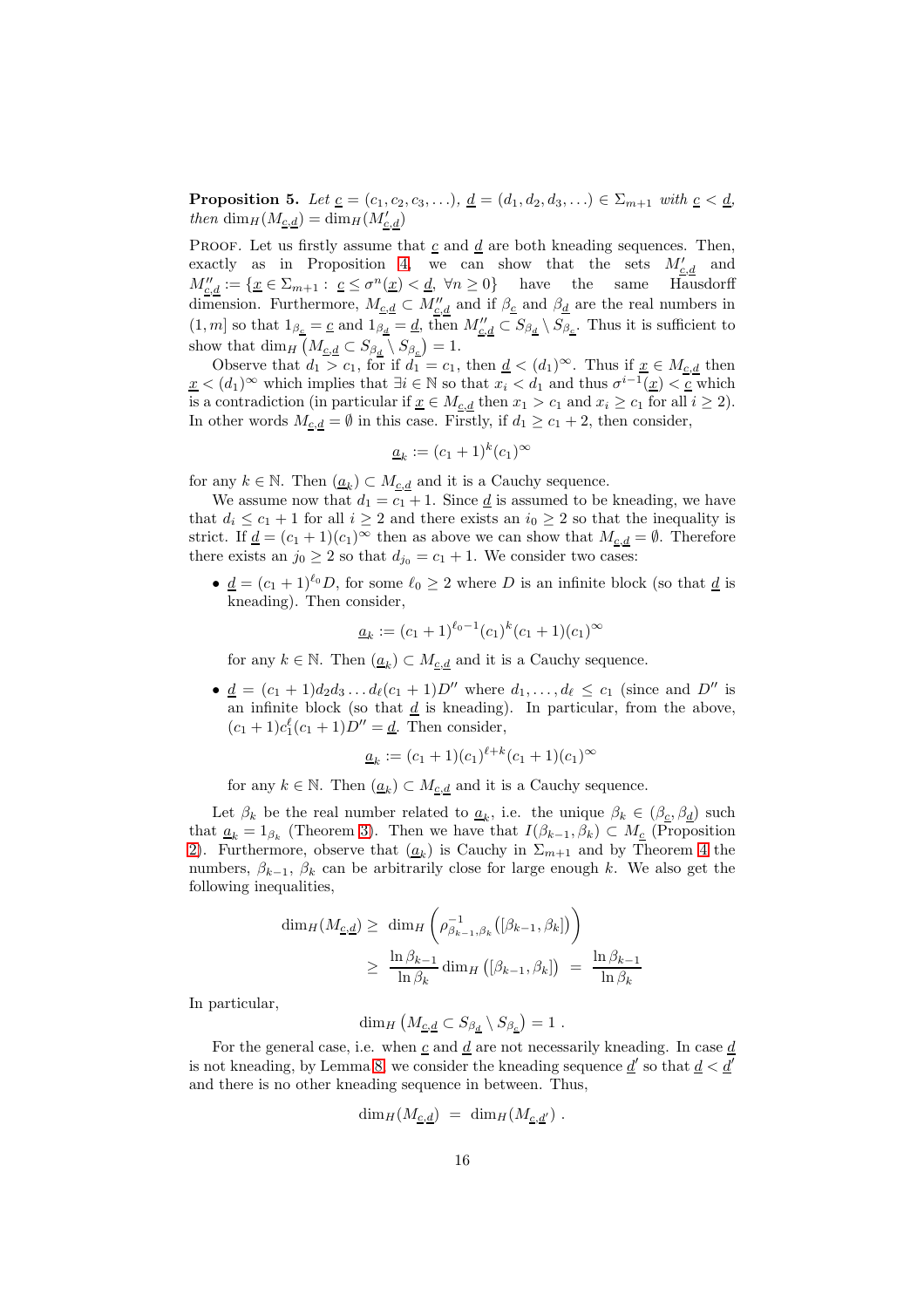If  $(c_n)$  is a sequence of kneading sequences that converge to  $c$  then we can choose a subsequence so that  $\underline{c}_{k_n} \nearrow \underline{c}$ . Then by Theorem [1](#page-3-0) and Lemma [3](#page-4-0) we have that  $\dim_H(M_{\underline{c}_{k_n},\underline{d'}}) \to \dim_H(M_{\underline{c},\underline{d'}}')$  and  $\dim_H(M'_{\underline{c}_{k_n},\underline{d'}}) \to \dim_H(M'_{\underline{c},\underline{d'}})$ . From the above, since  $\underline{c}_{k_n}$  and  $\underline{d}'$  are kneading,  $\dim_H(M_{\underline{c}_{k_n},\underline{d}'}) = \dim_H(M'_{\underline{c}_{k_n},\underline{d}'})$  for any  $k_n$ . Thus  $\dim_H(M_{\underline{c},\underline{d}'}) = \dim_H(M'_{\underline{c},\underline{d}'})$  and in particular,  $\dim_H(M_{\underline{c},\underline{d}}) = \dim_H(M'_{\underline{c},\underline{d}'})$ . Since  $M'_{\underline{c},\underline{d}'} \supset M'_{\underline{c},\underline{d}}$ , we finally get that,

$$
\dim_H(M_{\underline{c},\underline{d}}) = \dim_H(M'_{\underline{c},\underline{d}}) .
$$

If on the other hand, there is not such a sequence  $(c_n)$ , then there exists a kneading sequence  $c' < c$  so that there is no other kneading sequence in between. Then obviously  $M_{\underline{c},\underline{d}} = M_{\underline{c}',\underline{d}'}$  and thus  $\dim_H(M_{\underline{c},\underline{d}}) = \dim_H(M'_{\underline{c}',\underline{d}'})$ . Now since  $M'_{\underline{c},\underline{d}} \subset M'_{\underline{c}',\underline{d}'}$  we get the requested, i.e.

$$
\dim_H(M_{\underline{c},\underline{d}}) = \dim_H(M'_{\underline{c},\underline{d}}) .
$$

# 7 Critical Points

Examining a little bit further the bahaviour off those sets, we can find some conditions for when the Hausodrff dimension is zero. In fact we can describe the "critical points" so that  $M_{c,d}$  has dimension zero.

Observe that if  $\underline{x} \in M_{\underline{c},\underline{d}}$ , then  $\underline{c} \leq \sigma^{\ell}(\underline{x}) < \underline{x} \leq \underline{d}$ , for all  $\ell \geq 1$ , which means that,

$$
a_1 \le x_i \le b_1 \quad \forall i \ge 1
$$

In other words, the remaining allowed alphabet is  $\{c_1, c_1 + 1, \ldots, d_1 - 1, d_1\}$ . In particular, if  $b_1 = a_1$  then,  $M_{\underline{c}, \underline{d}} = \emptyset$ .

In other words, the remaining allowed alphabet is  $\{c_1, c_1+1, \ldots, d_1-1, d_1\}$ . In particular, if  $c_1 = d_1$  then,  $M'_{\underline{c},\underline{d}} = \emptyset$ . We examine now the case where  $c_1 + 1 = d_1$ . If  $d_2 \leq c_1$  then  $M_{c,d} = \emptyset$ . If  $d_2 > c_1$ , then  $M_{c,d}$  has a positive Hausdorff dimension. Indeed, let  $\underline{c} = c_1c_2 \ldots$  and  $\underline{d} = (c_1 + 1)d_2 \ldots$ , with  $d_1 > c_1$ . Since we assume that  $\underline{d}$  is kneading, then  $d_2 = d_1 = c_1 + 1$ . Then  $M_{c,d}$  contains the subshift of finite type,

$$
S_1 := \{ \underline{x} \in \{c_1, c_1 + 1\}^{\mathbb{N}} \mid x_i = d_1 = c_1 + 1 \Rightarrow x_{i+1} = c_1 \}
$$

where  $S_1$  has positive entropy and thus positive Hausdorff dimension.

In general, if we have that all  $d_i \leq c_1$ , for  $i > 1$  then  $\dim_H(M_{\underline{c},\underline{d}}) = 0$ . In particular if  $\underline{d} = (c_1 + 1)c_1^{\infty}$ , the largest sequence so that  $d_i \leq c_1$ , for  $i > 1$ , then  $\dim_H(M_{c,d}) = 0$ . So we have to look even further in order to have positive dimension. In fact this is exactly the critical point, i.e. for any  $\underline{d} \geq (c_1 + 1)c_1^{\infty}$ , we have that  $\dim(M_{c,d}) > 0$ , since it contains a subshift of finite type of the form

$$
S_n := \{ \underline{x} \in \{c_1, c_1 + 1\}^{\mathbb{N}} \mid x_i = d_1 = c_1 + 1 \Rightarrow x_{i+1} = x_{i+2} = \ldots = x_{i+n} = c_1 \}
$$

which has a positive entropy.

We sum up the above discussion in the following Proposition.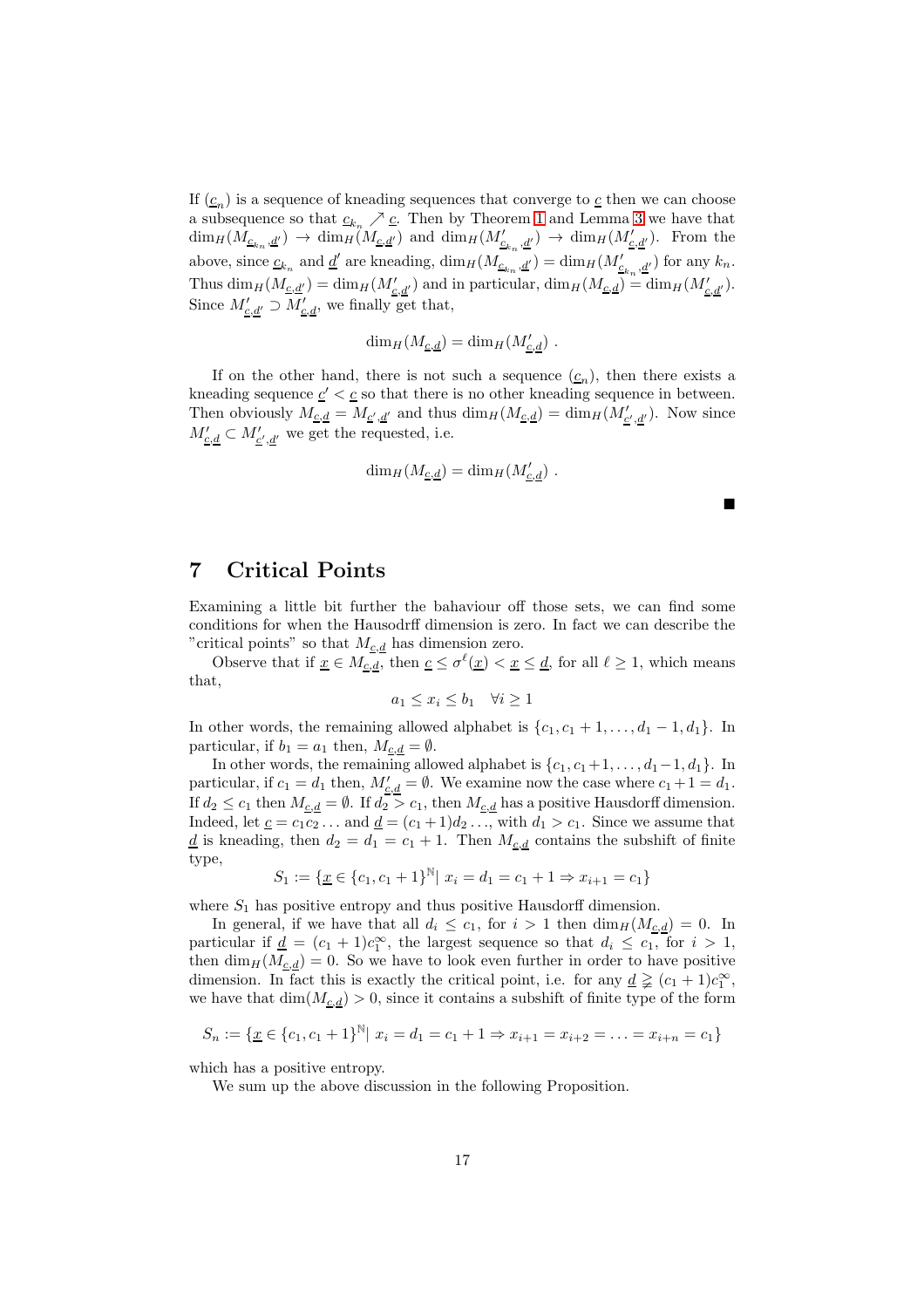**Proposition 6.** Let  $\underline{c} < \underline{d}$ . If we assume that  $\underline{d}$  is kneading then,

$$
\dim_H(M_{\underline{c},\underline{d}}) = 0, \quad \text{if } \underline{d} \le (c_1 + 1)c_1^{\infty}
$$
  

$$
\dim_H(M_{\underline{c},\underline{d}}) > 0, \quad \text{if } \underline{d} > (c_1 + 1)c_1^{\infty}
$$

**Remark.** From Lemma [8](#page-11-0) the case of  $\underline{d}$  being a kneading sequence is sufficient.

# <span id="page-17-1"></span>8 Continuity

In [10], J. Nilsson proves that the function  $\phi : \underline{c} \mapsto \dim_H(M'_{\underline{\tilde{c}}})$  (see Example [2\)](#page-5-0) is continuous for the case where  $f(x) = 2x \pmod{1}$ . Of course we get it for  $f \in \mathcal{E}^{\alpha}$ , where f is of order 2. We will prove that this is still true for a map in  $\mathcal{E}^{\alpha}$  of any order  $m \in \mathbb{N}$ . In fact we will prove the corresponding continuity property for  $M'_{\underline{c},\underline{d}}$ , i.e. that  $\dim_H(M'_{\underline{c},\underline{d}})$  depends continuously on the pair  $(\underline{c},\underline{d})$ , which gives the continuity of  $\underline{c} \mapsto M_{\underline{c}'}$  as a corollary.

If c ends with  $m^{\infty}$ , then every term of a sequence of sequences approaching c from above is eventually equal to c. Thus we will not consider this 'trivial' case as it can be derived in a same way as the more complicated case where  $c$  does not end with  $m^{\infty}$ . Therefore, we can assume that there exists a strictly increasing sequence  $(j_n) \subset \mathbb{N}$  so that,  $c_{j_n} < m$ .

For each  $n \in \mathbb{N}$ , consider the following sequences,

- $\underline{y}_n := c_1 \dots (c_{j_n} + 1) 0^\infty$
- $\underline{z}_n := d_1 \dots d_{j_n} 0^\infty$

Then for all  $n \in \mathbb{N}$ ,  $c \leq \underline{y}_n$  and  $\underline{z}_n \leq \underline{d}$ . In particular,  $\underline{y}_n \searrow c$  and  $\underline{z}_n \nearrow \underline{d}$ .

Let  $B_k(S)$  denote the allowed blocks of length k for the subshift  $S \subset \Sigma_{m+1}$ . For any sufficiently large n so that  $k < j_n$ , we have that,

<span id="page-17-0"></span>
$$
B_k(M'_{\underline{c},\underline{d}}) = B_k(M'_{\underline{y}_n,\underline{z}_n})\tag{8.1}
$$

Indeed, for  $k < j_n$ , we have that if the block  $[x_1 \dots x_k]$  is in  $B_k(M'_{\underline{c},\underline{d}})$ , then, as mentioned above,  $x_1, x_2, \ldots, x_k \in \{c_1, c_1 + 1, \ldots, d_1\}$  and it does not contain subblocks of the form

•  $[c_1(c_2-1)], [c_1(c_2-2)], \ldots, [c_1c_1],$  if  $c_2 \ge c_1$ and

no further restrictions for the subblocks of length greater or equal to 2 other than those that arise from the remaining allowed alphabet, if  $c_2 < c_1$ .

•  $[c_1c_2(c_3-1)], [c_1c_2(c_3-2)], \ldots, [c_1c_2c_1],$  if  $c_3 \ge c_1$ and

no further restrictions for the subblocks of length greater or equal to 3 other than those that arise from the remaining allowed alphabet, if  $c_3 < c_1$ .

> . . .

•  $[c_1c_2 \ldots c_{k-1}(c_k-1)], [c_1c_2 \ldots c_{k-1}(c_k-2)], \ldots, [c_1c_2 \ldots c_{k-1}c_1], \text{if } c_k \geq c_1$ and no further restrictions for the subblocks of length greater or equal to k other than those that arise from the remaining allowed alphabet, if  $c_k < c_1$ . and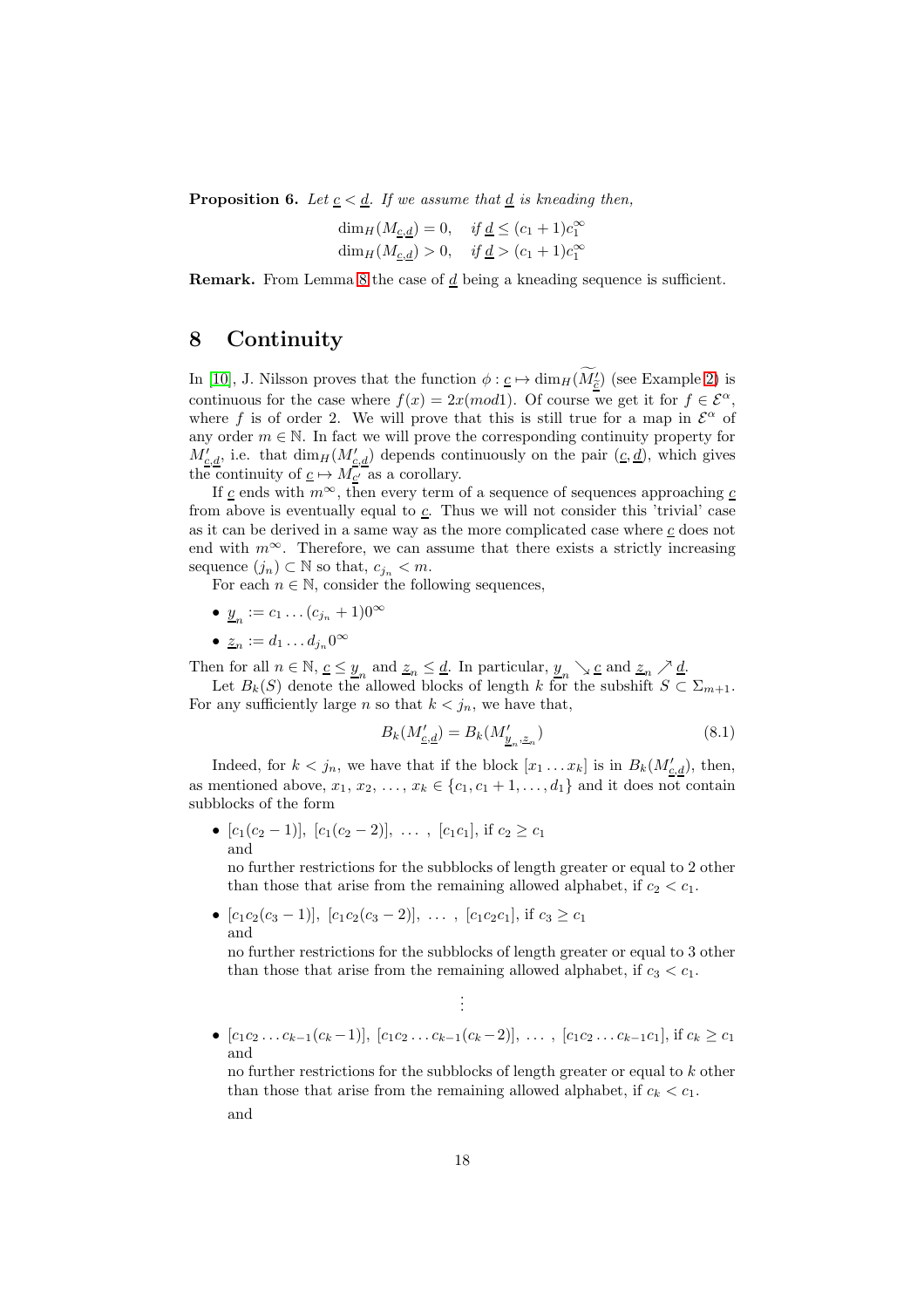•  $[d_1(d_2+1)], [d_1(d_2+2)], \ldots, [d_1d_1],$  if  $d_2 \leq d_1$ and

no further restrictions for the subblocks of length greater or equal to 2 other than those that arise from the remaining allowed alphabet, if  $d_2 > d_1$ .

•  $[d_1d_2(d_3+1)], [d_1d_2(d_3+2)], \ldots, [d_1d_2d_1],$  if  $d_3 \leq d_1$ and

no further restrictions for the subblocks of length greater or equal to 3 other than those that arise from the remaining allowed alphabet, if  $d_3 > d_1$ .

•  $d_1d_2 \ldots d_{k-1}(d_k + 1), d_1d_2 \ldots d_{k-1}(d_k + 2), \ldots, d_1d_2 \ldots d_{k-1}d_1$ , if  $d_k \leq d_1$ and

. . .

no further restrictions for the subblocks of length greater or equal to k other than those that arise from the remaining allowed alphabet, if  $d_k > d_1$ 

Hence, the possible restrictions come from the first  $k$ -block of the sequences  $c$  and <u>d</u>. Since  $k < j_n$ , the first k-blocks of  $\underline{y}_n$  and  $\underline{d}_n$  coincide with those of <u>c</u> and <u>d</u> respectively, so exactly the same subblocks are excluded for  $B_k(M'_{\underline{y}_n,\underline{z}_n}).$ 

<span id="page-18-0"></span>**Lemma 9.** (Application of Fatou) Let  $(a_{n,\ell})_{n,\ell}$  be a sequence so that

- $a_{n,\ell} > 0$ , for all  $n, \ell \in \mathbb{N}$ ,
- it is increasing w.r.t. n, in the sense that  $a_{n,\ell} \leq a_{n,\ell+1}$ ,
- the limits  $\lim_{\ell \to \infty} a_{n,\ell}$  and  $\lim_{n \to \infty} \lim_{\ell \to \infty} a_{n,\ell}$  exist.

Then,

$$
\lim_{n \to \infty} \lim_{\ell \to \infty} a_{n,\ell} \ge \lim_{\ell \to \infty} \lim_{n \to \infty} a_{n,\ell}
$$

PROOF. Consider the sequence  $b_{n,1} := a_{n,1}$  and  $b_{n,\ell} := a_{n,\ell} - a_{n,\ell-1}$ , for  $\ell > 1$ and the counting measure  $\mu$  on the measurable space (N,  $\mathcal{P}(\mathbb{N})$ ). Then by Fatou's Lemma,

$$
\liminf_n \int_{\mathbb{N}} b_{n,\ell} \ d\mu(\ell) \ \geq \ \int_{\mathbb{N}} \liminf_n b_{n,\ell} \ d\mu(\ell) \ .
$$

Since we integrate w.r.t. the counting measure and from the definition of  $b_{n,\ell}$ 

$$
LHS = \liminf_{n} \sum_{\ell=1}^{\infty} b_{n,\ell} = \liminf_{n} \lim_{L \to \infty} \sum_{\ell=1}^{L} b_{n,\ell} = \liminf_{n} \lim_{L \to \infty} a_{n,L} = \lim_{n} \lim_{L \to \infty} a_{n,L}
$$

Furthermore, taking also into account that  $a_{n,\ell}$  is increasing w.r.t. n, we have that,

$$
RHS = \sum_{\ell=1}^{\infty} \liminf_{n} b_{n,\ell} = \lim_{L \to \infty} \sum_{\ell=1}^{L} \liminf_{n} b_{n,\ell}
$$

$$
= \lim_{L \to \infty} \liminf_{n} \sum_{\ell=1}^{L} b_{n,\ell} = \lim_{L \to \infty} \liminf_{n} a_{n,L} = \lim_{L \to \infty} \lim_{n} a_{n,L}
$$

П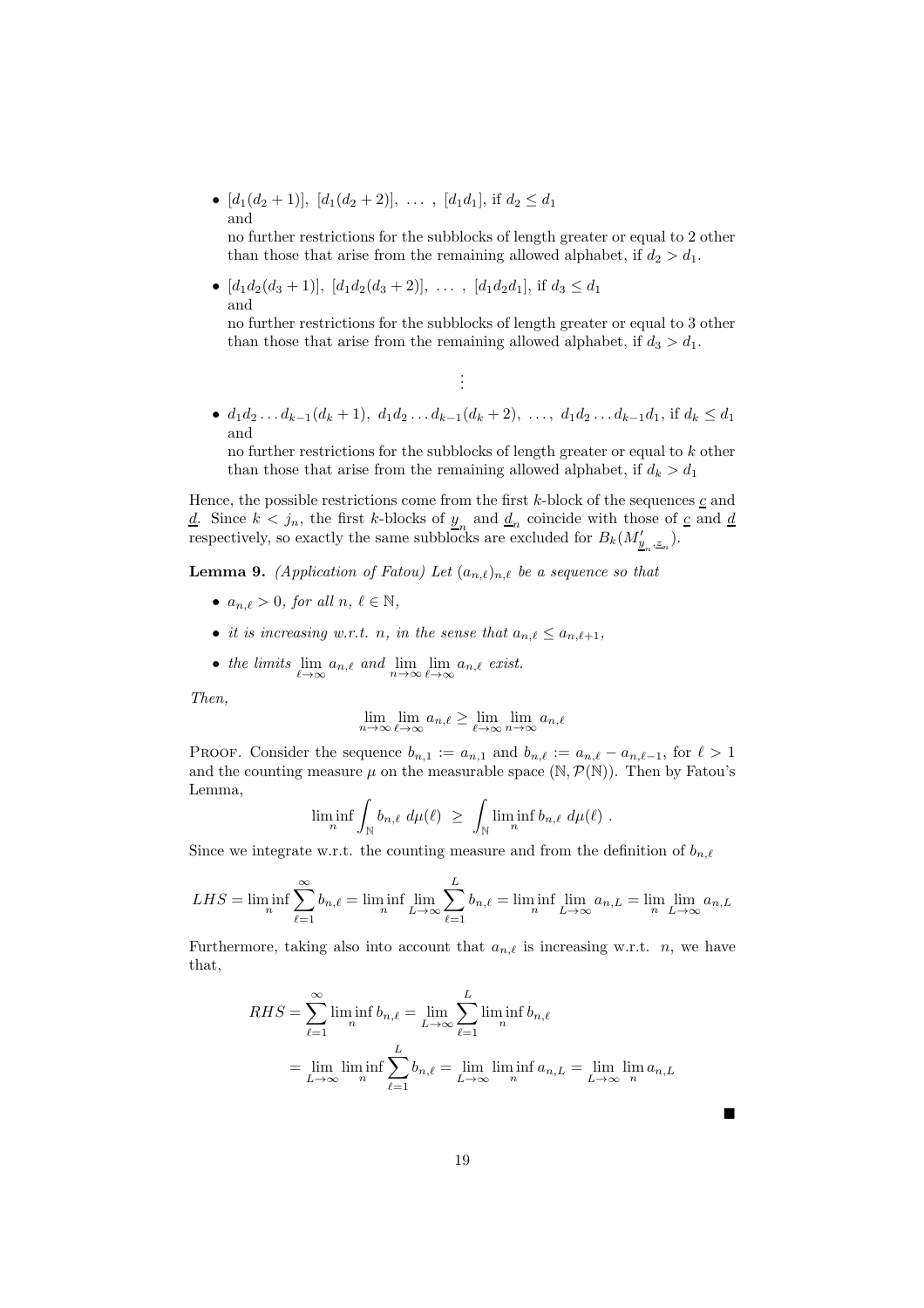<span id="page-19-0"></span>**Lemma 10.** Let <u>c</u>, <u>d</u> be two sequences in  $\Sigma_{m+1}$ . Furthermore, consider for every  $n \in \mathbb{N}$  the sequences  $\underline{y}_n$  and  $\underline{z}_n$  as above. Then,

$$
h_{top}(M'_{\underline{c},\underline{d}}) = \lim_{n \to \infty} h_{top}(M'_{\underline{y}_n, \underline{z}_n})
$$

PROOF. We set  $a_{n,\ell} := \frac{1}{\ell} \log(|B_{\ell}(M'_{\underline{y}_n,\underline{z}_n})|)$ . Then by Lemma [9](#page-18-0) and relation [\(8.1\)](#page-17-0) we have that,

$$
h_{top}(M'_{\underline{c},\underline{d}}) \geq \lim_{n \to \infty} h_{top}(M'_{\underline{y}_n, \underline{z}_n})
$$
  
\n
$$
= \lim_{n \to \infty} \lim_{\ell \to \infty} \frac{1}{\ell} \log (|B_{\ell}(M'_{\underline{y}_n, \underline{z}_n})|)
$$
  
\n
$$
\geq \lim_{\ell \to \infty} \lim_{n \to \infty} \frac{1}{\ell} \log (|B_{\ell}(M'_{\underline{y}_n, \underline{z}_n})|)
$$
  
\n
$$
= \lim_{\ell \to \infty} \lim_{n \to \infty} \frac{1}{\ell} \log (|B_{\ell}(M'_{\underline{c},\underline{d}})|)
$$
  
\n
$$
= \lim_{\ell \to \infty} \frac{1}{\ell} \log (|B_{\ell}(M'_{\underline{c},\underline{d}})|) = h_{top}(M'_{\underline{c},\underline{d}})
$$

 $\blacksquare$ 

With the above Lemma in hand, we are now ready to prove that the dimension of  $M_{c,d}$  depends continuously on the pair  $(\underline{c}, \underline{d})$ .

<span id="page-19-1"></span>**Theorem 8.** Let the map defined by  $\Phi : (\underline{c}, \underline{d}) \mapsto \dim_H(M'_{\underline{c}, \underline{d}})$ . The map  $\Phi$  is continuous.

PROOF. It is sufficient to show that there exist sequences  $\underline{w}_n \nearrow \underline{c}, \underline{x}_n \searrow \underline{d}$  and  $\underline{y}_n \searrow \underline{c}, \underline{z}_n \nearrow \underline{d}$ , such that,

$$
\lim_{n\to\infty}\Phi(\underline{w}_n,\underline{x}_n) \ = \ \Phi(\underline{c},\underline{d}) \ = \ \lim_{n\to\infty}\Phi(\underline{y}_n,\underline{z}_n)
$$

In that case, both of the limits exists from monotonicity. Using Theorem [1](#page-3-0) and Lemma [3,](#page-4-0) we have that the first equality indeed holds for any pair of sequences so that  $\underline{w}_n \nearrow \underline{c}$  and  $\underline{x}_n \searrow \underline{d}$ , since then  $M'_{\underline{c},\underline{d}} = \bigcap_n M'_{\underline{w}_n,\underline{x}_n}$  and  $M'_{\underline{w}_{n+1},\underline{x}_{n+1}} \subset$  $M'_{\underline{w}_n,\underline{x}_n}$ .

The second equality is given from Theorem [1](#page-3-0) and Lemma [10](#page-19-0) and that completes the proof.

Remark. The first inequality in the proof of Theorem [8](#page-19-1) can also be derived in a similar manner as the second equality.

### 8.1 Corollaries of Theorem [8](#page-19-1)

**Theorem 9.** The functions  $\phi : \underline{c} \mapsto \dim_H(M'_{\underline{c}})$  and  $\widetilde{\phi} : \underline{c} \mapsto \dim_H(\widetilde{M'_{\underline{c}}})$  are continuous.

Let  $N_{\underline{c}} := \{ \underline{x} \in \Sigma_{m+1} : \underline{c} \leq \sigma^n(\underline{x}) < \underline{x} \}.$  By Proposition [5](#page-15-0) we also have the following.

<span id="page-19-2"></span>**Theorem 10.** The map defined by  $\Psi : (\underline{c}, \underline{d}) \mapsto \dim_H(M_{\underline{c},\underline{d}})$  is continuous. In particular, the functions  $\psi : \underline{c} \mapsto \dim_H(M_c)$  and  $\widetilde{\psi} : \underline{c} \mapsto \dim_H(N_c)$  are continuous.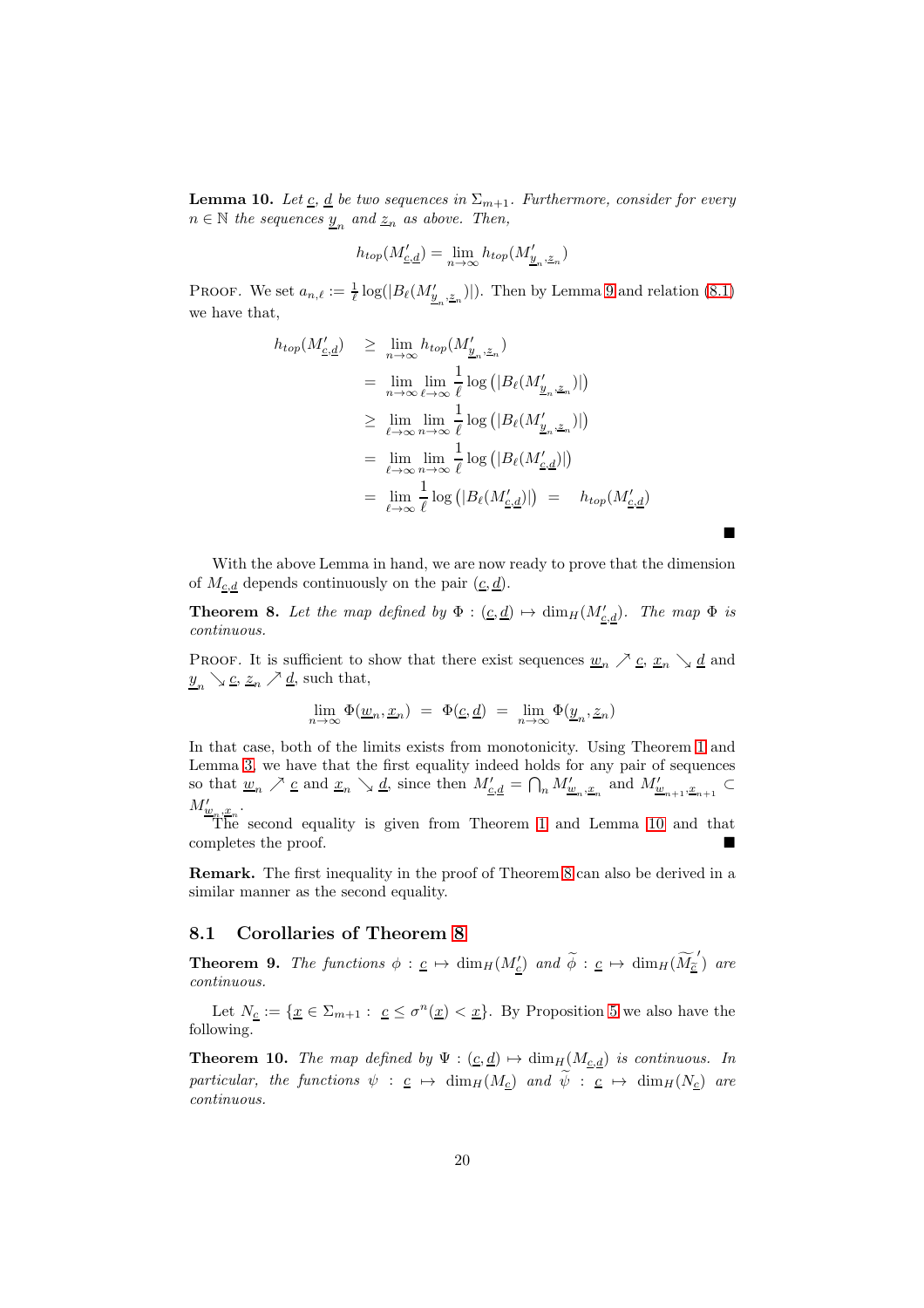# 9 Further Discussion

Firstly, in view of Lemma [8,](#page-11-0) we will prove the following Lemma.

<span id="page-20-0"></span>**Lemma 11.** Let  $\underline{c} = (c_1, c_2, c_3, ...) \in \Sigma_{m+1}$ , be a kneading sequence. Then there exists an  $\epsilon = \epsilon(\underline{c}) > 0$  so that if  $\underline{c}'$  is a sequence so that if  $d_{\Sigma_{m+1}}(\underline{c}, \underline{c}') < \epsilon$ , then  $M_{\underline{c},\underline{d}} = M_{\underline{c}',\underline{d}}$  and  $M'_{\underline{c},\underline{d}} = M'_{\underline{c}',\underline{d}}$ . In particular,  $M'_{\underline{c},\underline{d}} = {\underline{x} \in \Sigma_{m+1} : \underline{c} < \sigma^n(\underline{x}) \leq \overline{\sigma}}$  $\underline{d}, \forall n \geq 0$  and  $M_{\underline{c},\underline{d}} = \{ \underline{x} \in \overline{\Sigma}_{m+1} : \underline{c} < \sigma^n(\underline{x}) < \overline{x} \leq \underline{d}, \ \forall n \geq 1 \}$ 

PROOF. Let <u>c</u> be a kneading sequence. Then we consider  $c_{min} := \min\{c_i : i \in \mathbb{N}\}\$ and  $i_0$  the first time  $c_{min}$  appears in the sequence  $\underline{c}$ . Since  $\underline{c}$  is kneading, observe that  $c_{min} < c_1$  since  $\underline{c} \neq n^{\infty}$ ,  $n \in \{0, 1, ..., m\}$  and of course  $i_0 > 1$ . If  $\underline{c}'$  is such that  $\underline{c}' = c'_1 c'_2 \dots$ , so that  $c'_i = c_i$ , for all  $1 \leq i \leq i_0$  and  $\underline{c}' < \underline{c}$ , then for every  $\underline{c}''$  in between we have that  $c''_{i_0} = c_{i_0} < c_1 = c''_1$  and thus  $\sigma^{i_0-1}(\underline{c}'') < \underline{c}'$ . In particular, if we assume that  $\underline{x} \in M_{\underline{c', d}} \setminus M_{\underline{c, d}}$ , then there exists an  $\ell \geq 0$  so that  $c' \leq \sigma^{\ell}(\underline{x}) < c$ . But then  $\sigma^{\ell+i_0-1}(\underline{x}) < c'$ , which is a contradiction, since we assumed that  $\underline{x} \in M_{\underline{c}',\underline{d}}$ . Thus  $M_{\underline{c}',\underline{d}} \setminus M_{\underline{c},\underline{d}} = \emptyset$ .

By symmetry if  $\underline{c'}$  is such that  $\underline{c'} = c_1 \overline{c'_2 \ldots}$ , so that  $c'_i = c_i$ , for all  $1 \le i \le i_0$ and  $\underline{c}' > \underline{c}$ , then for every  $\underline{c}''$  in between we have that  $c''_{i_0} = c_{i_0} < c_1 = c''_1$  and thus  $\sigma^{i_0-1}(\underline{c}'') < \underline{c}$  and therefore,  $M_{\underline{c},\underline{d}} \setminus M_{\underline{c}',\underline{d}} = \emptyset$ .

Lemma [8](#page-11-0) and Lemma [11](#page-20-0) give us an idea of what the critical points for the general case should be, i.e. describe the smallest interval so that we hit for the first time any value for the dimension for the first time or the largest interval so that the dimension remains unchanged. For example, if  $\dim_H(M_{c,d}) = a \in [0,1]$ and if  $c$  is a kneading sequence, the dimension remains the same if we perturb a little bit  $c$ . On the other end, if  $d$  is not a kneading sequence, then the dimension is not changed if we enlarge the interval  $[c, d]$  by a little bit from the right end. This is one reason that we are interested in understanding the behaviour of the dimension in the particular case when  $c$  is not a kneading sequence and  $d$  is a kneading one.

Another reason is that from Theorem [8](#page-19-1) and Theorem [10,](#page-19-2) we can, in principle, approximate the dimension for of  $M_{\underline{c}, \underline{d}}$  for any given interval  $[\underline{c}, \underline{d}]$ , by calculating the dimension of  $M_{\underline{c}',\underline{d}'}$  where  $\underline{c}'$  is a not kneading sequence close to  $\underline{c}$  and  $\underline{d}'$  is a kneading sequence close to  $\underline{d}$ . As a matter of fact we can even assume that  $\underline{c}'$  and  $\underline{d}'$  are even finite sequences. Indeed, for  $\underline{d}'$  we have that either it is finite, i.e. ends with infinite 0's or it can be approached from below or above by an increasing sequence of finite kneading sequences. On the other hand, either  $\underline{c}'$  is finite or it can be approached, either from below or from above, by a sequence of finite non-kneading sequences. This reduces the problem of estimating the Hausdorff dimension to calculate the dimension of a SFT. That can be easily derived by a similar approach as in the discussion at the beginning of Section [8.](#page-17-1) Therefore it is sufficient to calculate the dimension of a subshift described above, i.e. find the largest eigenvalue of the adjacency matrix. In principle, this estimation can be arbitrarily sharp.

Acknowledgment. The author would like to express his gratitude to Jörg Schmeling, under whose supervision and guidance this project was conducted and to Tomas Persson for his helpful comments and recommendations.